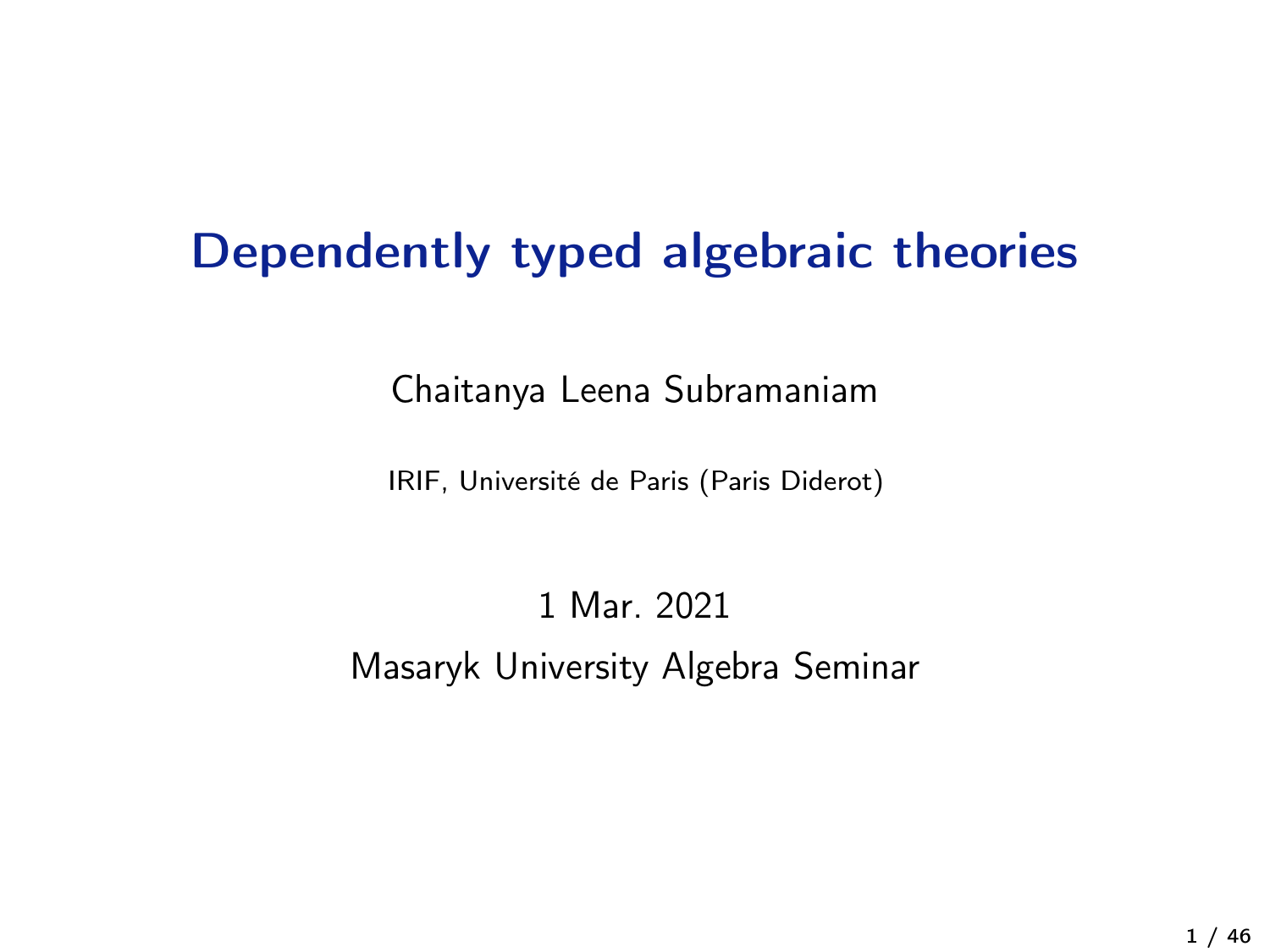- ▶ This talk will oscillate between syntactic definitions and category theory, so do interrupt when necessary!
- ▶ The work on S-contextual categories is joint with Peter LeFanu Lumsdaine.
- ▶ The work on opetopic nerve functors is joint with Cédric Ho Thanh.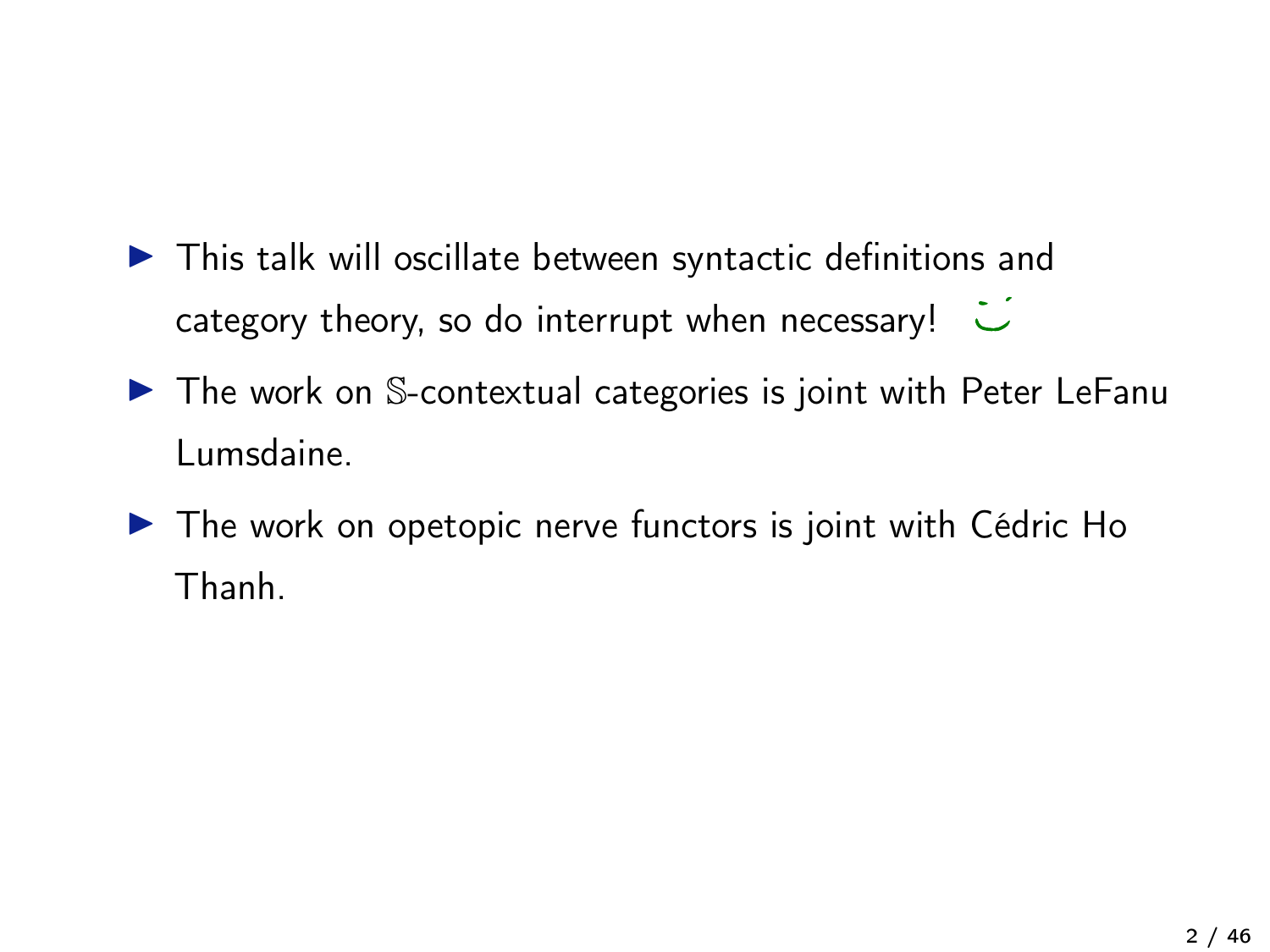## **Outline**

- 1. Introduction (algebraic theories revisited)
- 2. Dependent type signatures as lfd-categories
- 3. Contextual categories as monoids in collections
- 4. Interesting example: opetopic nerve functors
- 5. Perspective: theories of higher algebraic structures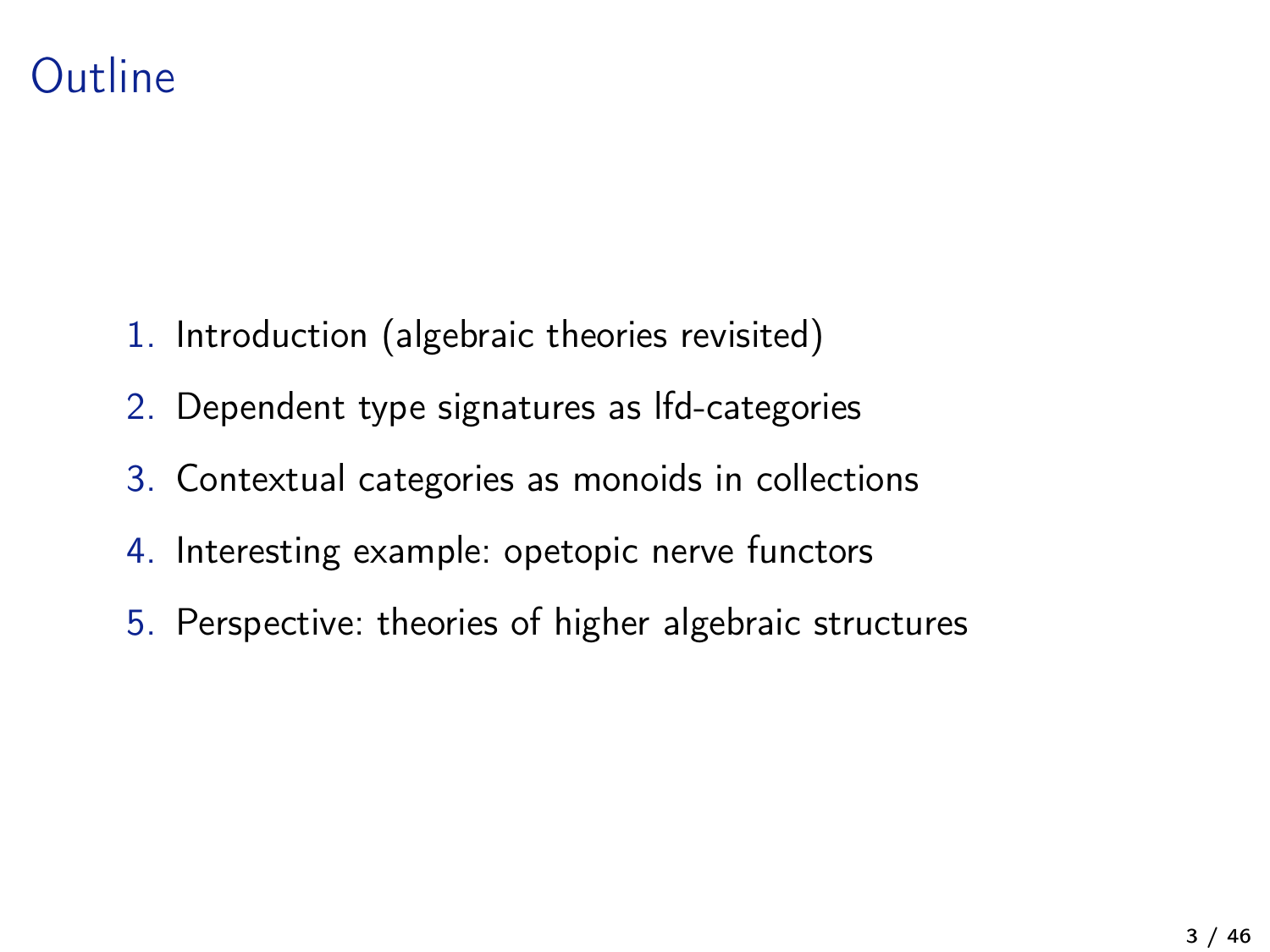Introduction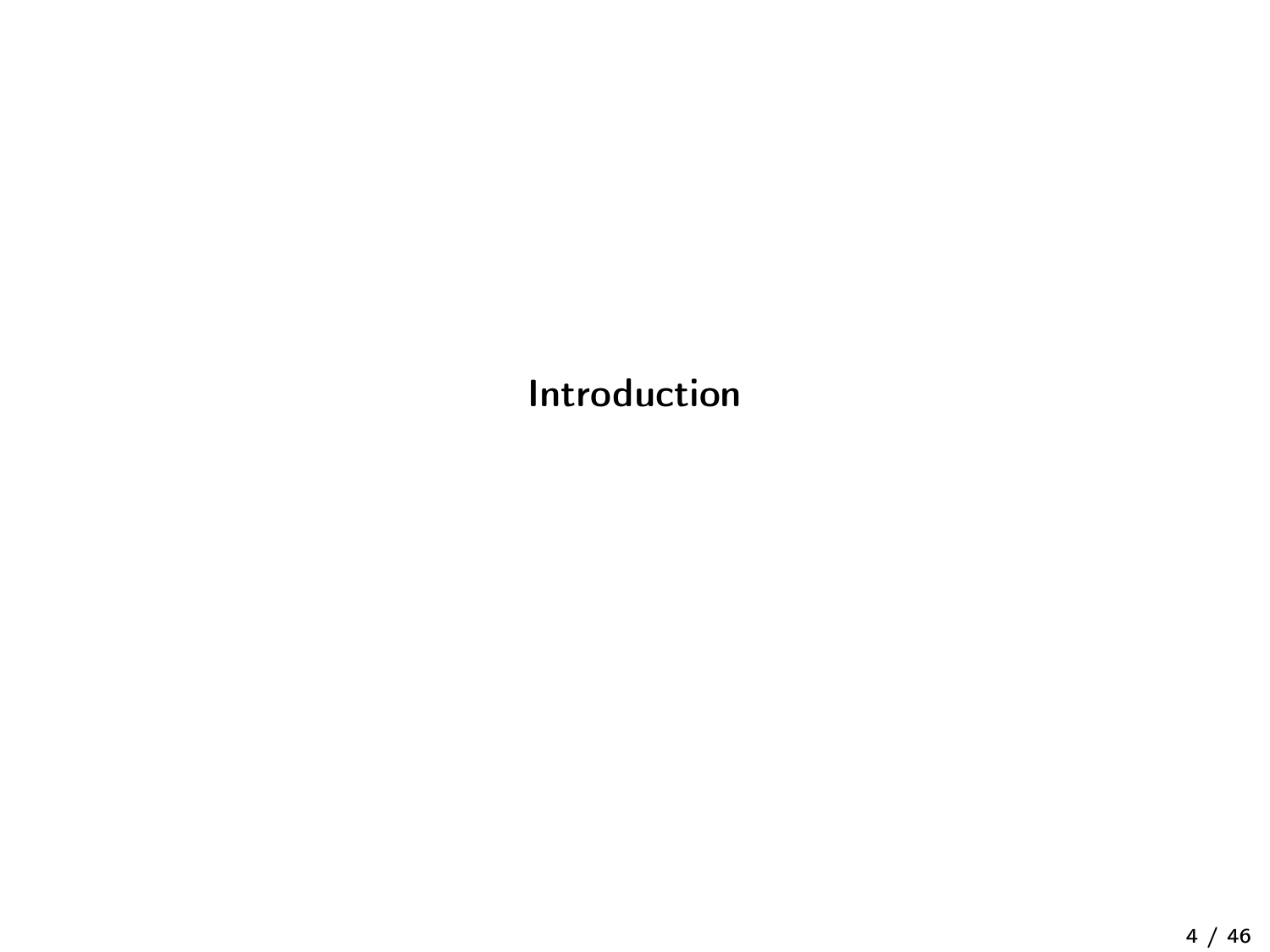## Algebraic theories

Many algebraic structures can be specified by algebraic (or "Lawvere") theories. Such a theory consists of:

1. A set  $S$  of sorts,

2. a set  $\Sigma$  of S-sorted (finitary) function symbols, each written

$$
x: A_1, \ldots, x_n: A_n \vdash f: A \qquad (A_1, \ldots, A_n, A \in S),
$$

3. Equations between S-sorted terms over  $\Sigma$ , each written

$$
x:A_1,\ldots,x_n:A_n\vdash t=u:A.
$$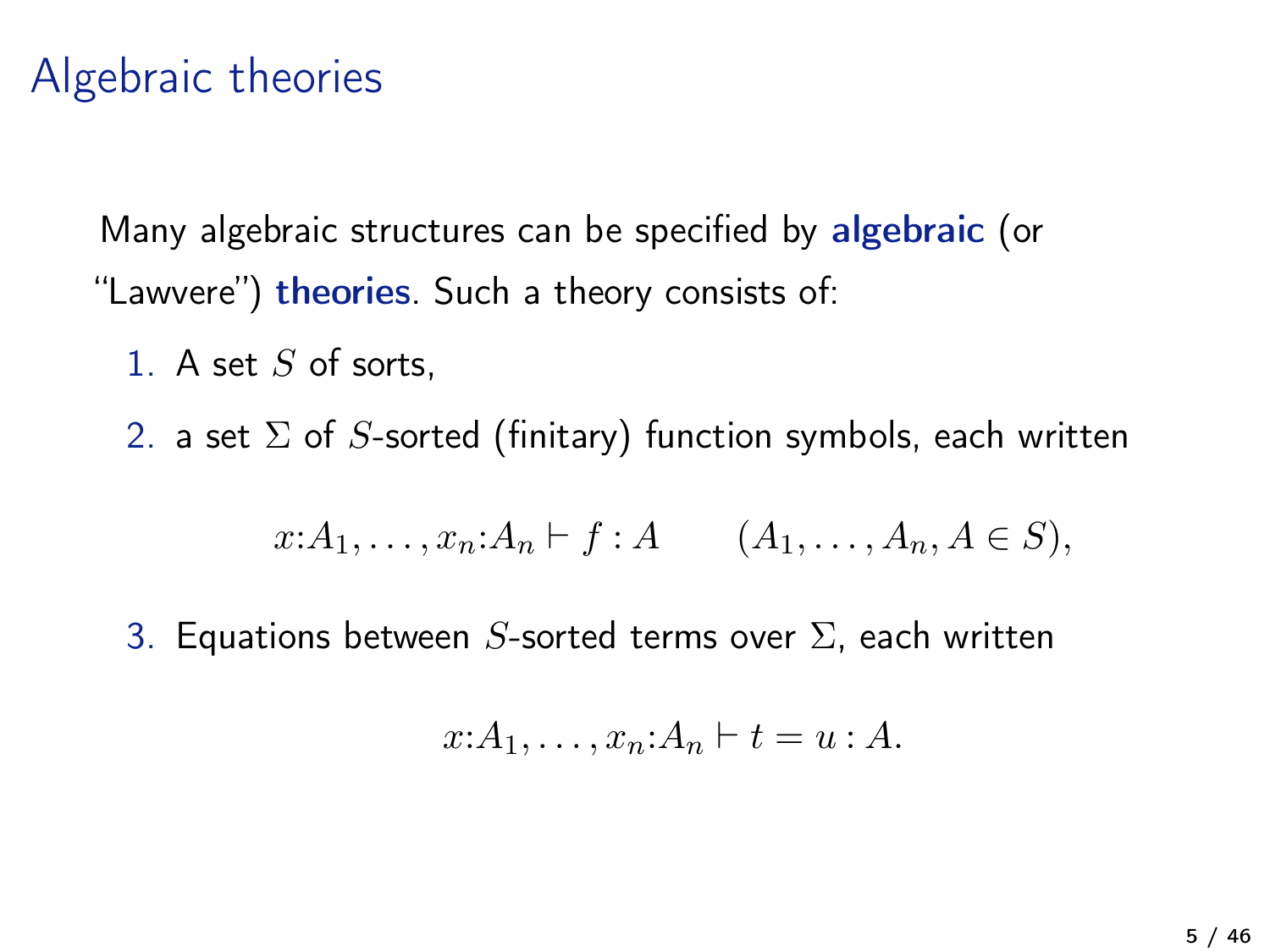# Example

The theory of associative monoids:

- 1. set of sorts  $\{M\},\$
- 2. function symbols

$$
\vdash 1: M \qquad x, y: M \vdash \circ: M,
$$

#### 3. equations

 $x:M \vdash 1 \circ x = x : M$   $x:M \vdash x \circ 1 = x : M$  $x, y, z: M \vdash (x \circ y) \circ z = x \circ (y \circ z) : M.$ 

also of groups, rings, unicoloured operads,. . .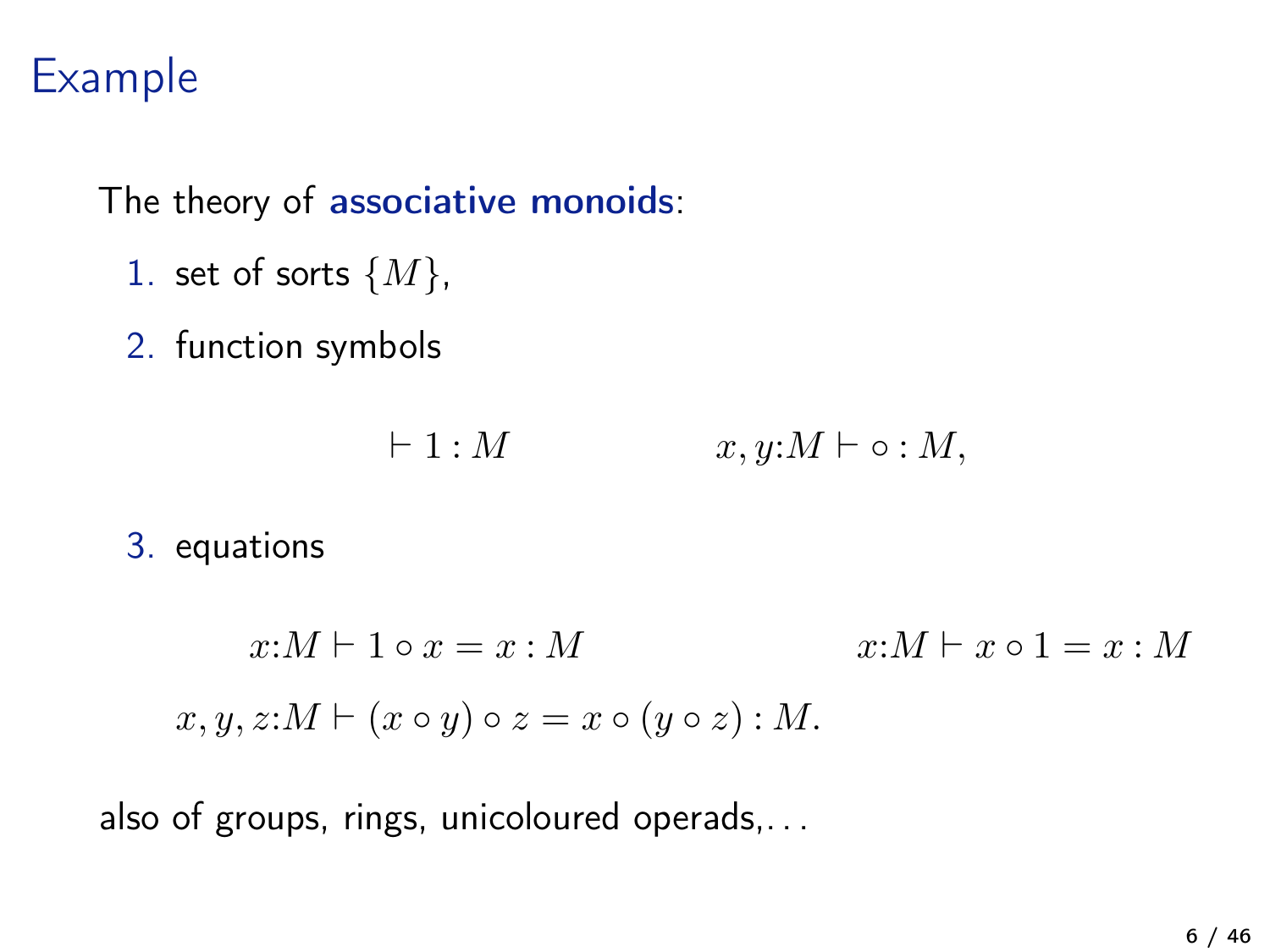# Generalising algebraic theories

Some algebraic structures cannot be described by algebraic theories. E.g. small categories, coloured operads, small groupoids,  $n$ -categories, simplicial sets ...

Two well-known generalisations of algebraic theories are :

- $\blacktriangleright$  Essentially algebraic theories
- � Generalised algebraic theories (à la Cartmell)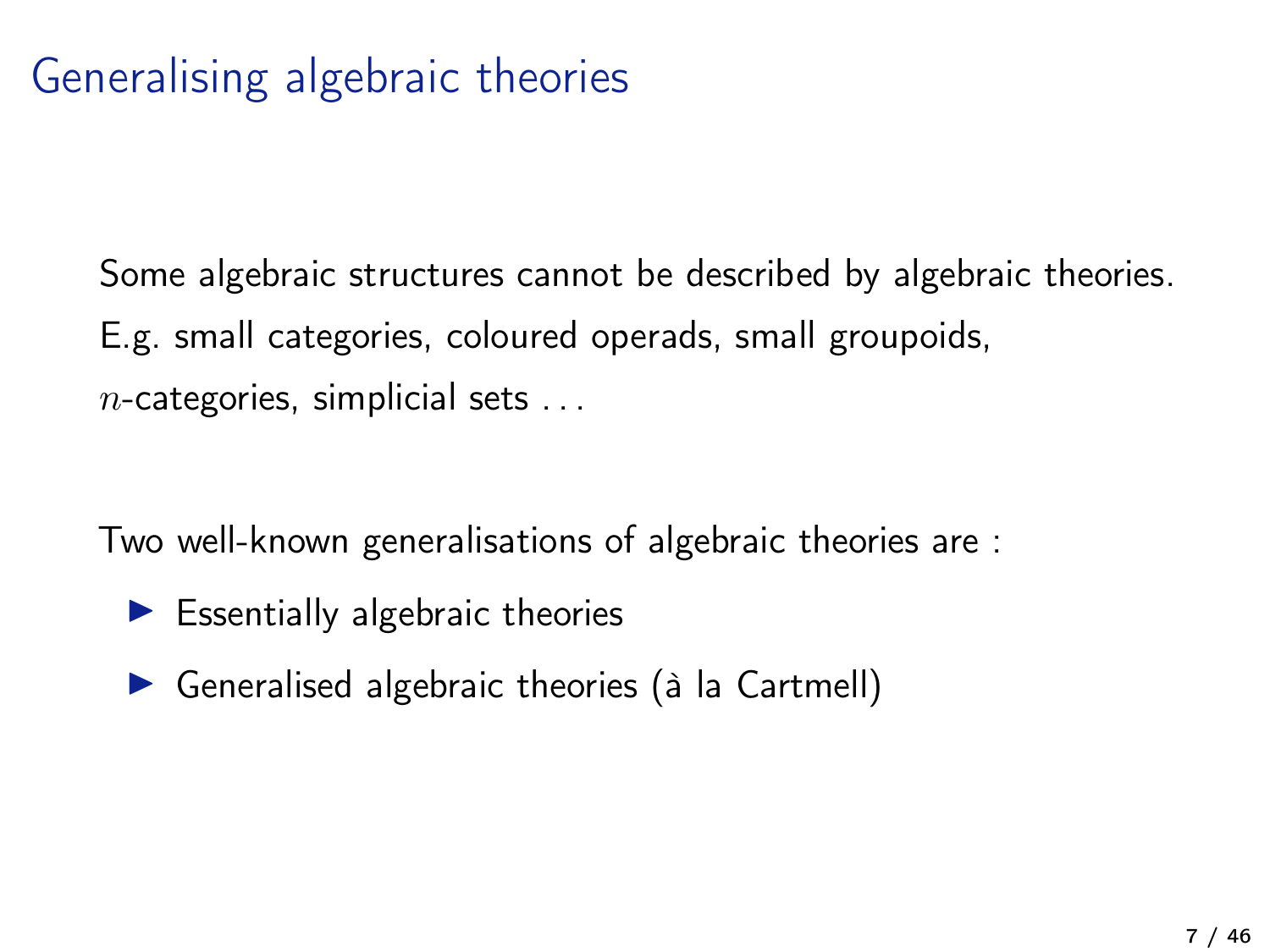## Example

The essentially algebraic theory of categories :

- 1. sorts are  $\{O, H\}$ ,
- 2. (partial) function symbols are

$$
f:H \vdash s: O \qquad f:H \vdash t: O
$$
  

$$
x:O \vdash 1:H \qquad f,g:H, sg = tf:O \vdash \circ : H
$$

3. equations are

$$
x:O \vdash s(1(x)) = x:O
$$
  
\n
$$
f:H \vdash 1(t(f)) \circ f = f:H
$$
  
\n
$$
\dots \vdash s(g \circ f) = s(f):H
$$
  
\n
$$
\dots \vdash h \circ (g \circ f) = (h \circ g) \circ f:H.
$$
  
\n
$$
H \vdash f \circ 1(s(f)) = f:H
$$
  
\n
$$
\dots \vdash t(g \circ f) = t(g):H
$$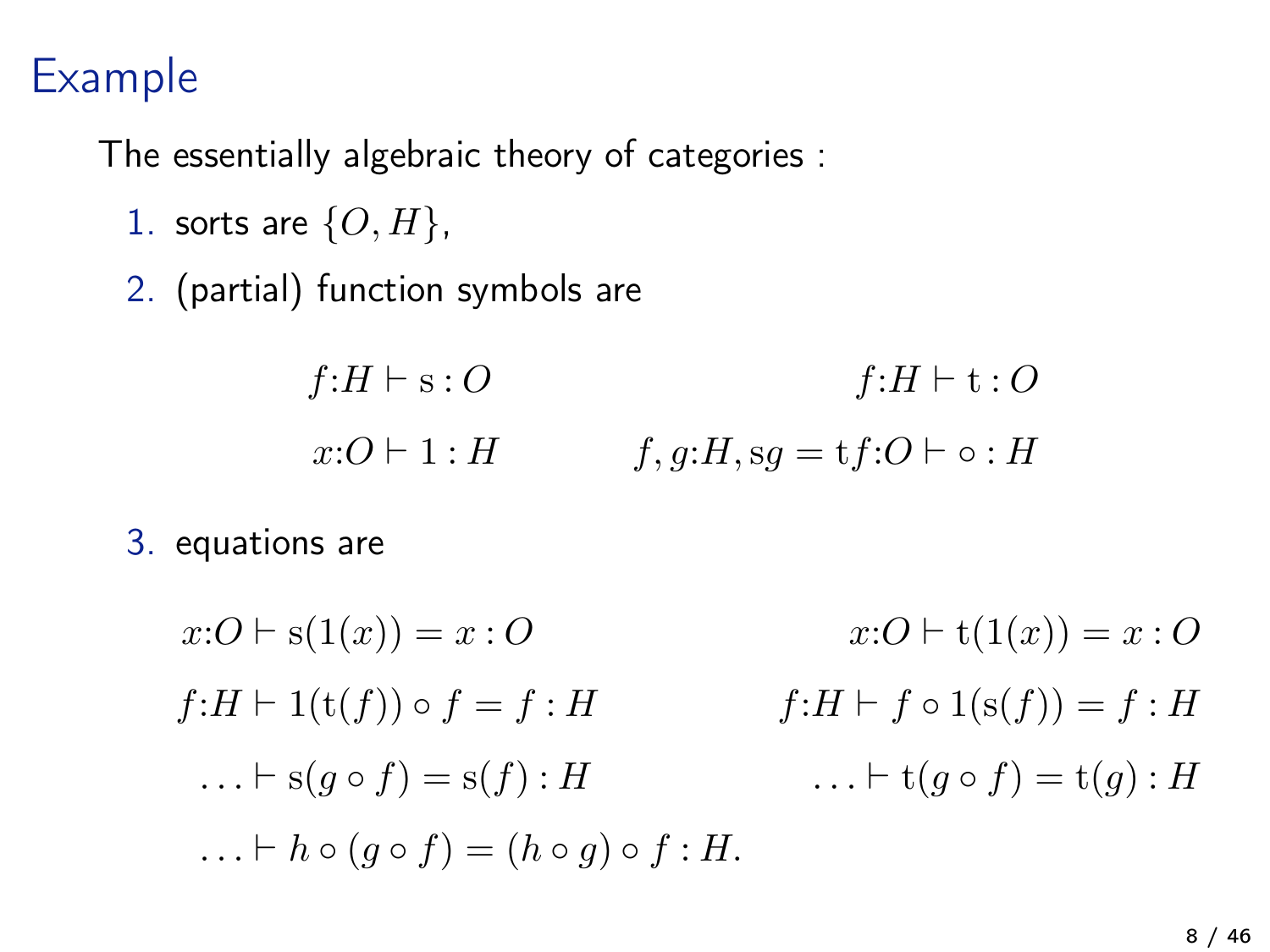## Example

The generalised algebraic theory of categories :

1. sorts are

$$
\vdash O \qquad \qquad x, y:O \vdash H(x,y)
$$

2. function symbols are

 $x:O \vdash 1 : H(x,x) \quad \ldots, f: H(x,y), g: H(y,z) \vdash \circ : H(x,z)$ 

3. equations are

$$
\dots \vdash 1 \circ f = f : H(x, y) \qquad \dots \vdash f \circ 1 = f : H(x, y)
$$
  

$$
\dots \vdash h \circ (g \circ f) = (h \circ g) \circ f : H(x_1, x_4).
$$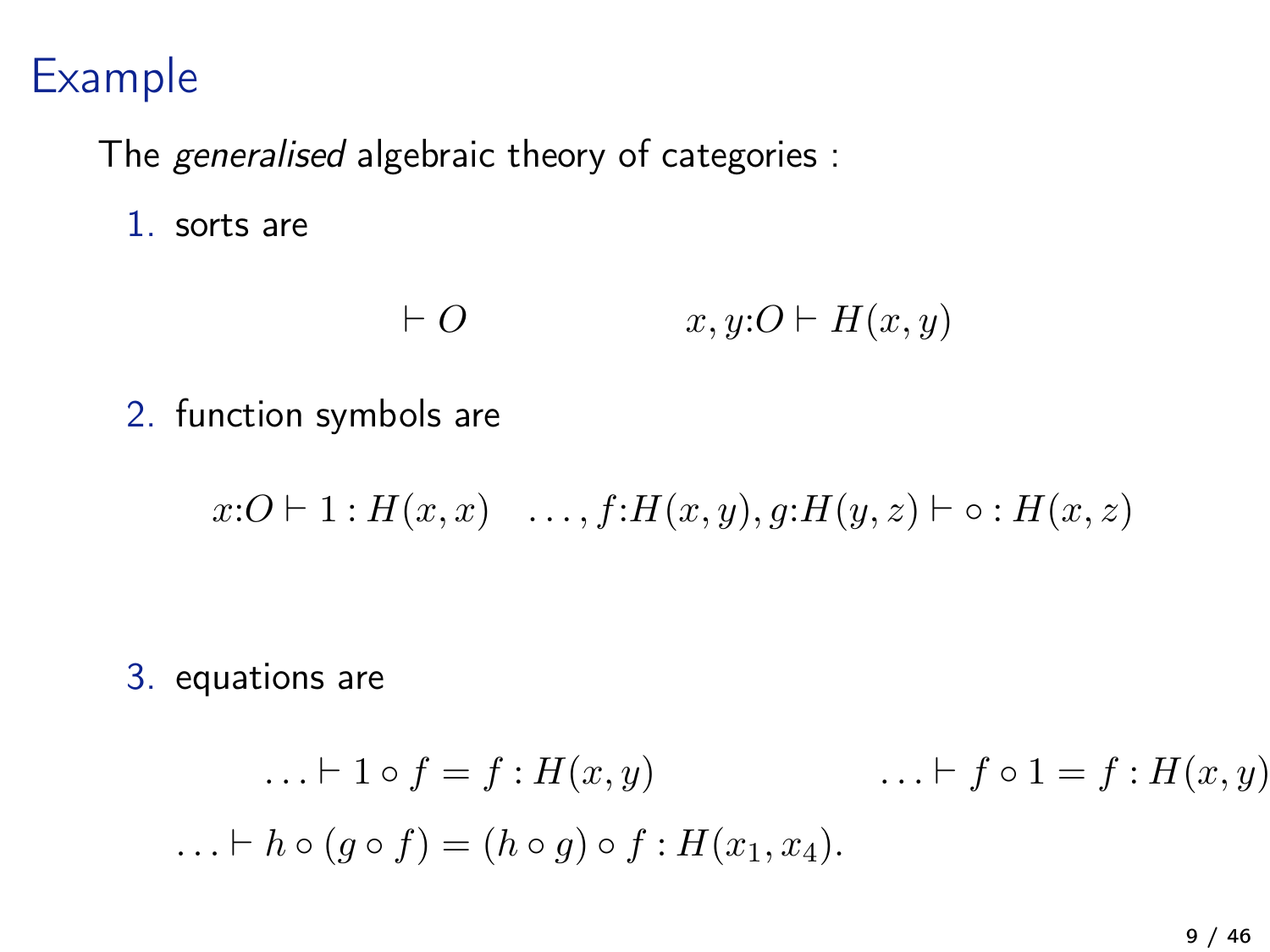- I will present a strict subclass of generalised algebraic theories (dependently typed algebraic theories).
- ▶ But which nicely generalise multisorted algebraic theories from a category-theoretic point of view.
- ▶ And there are many interesting examples of these!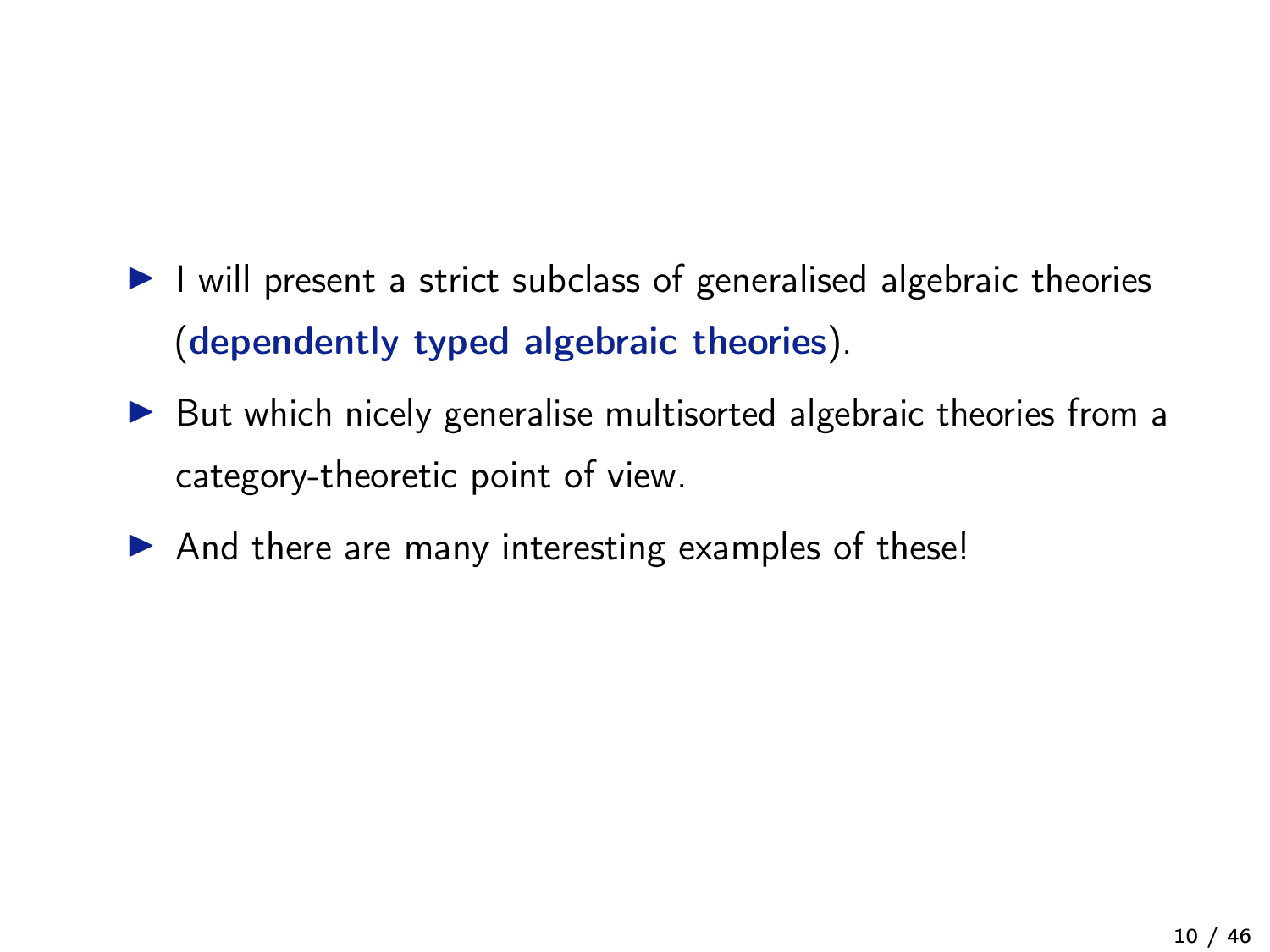The guiding intuition is that the contexts of variables of these theories are finite cell complexes (whose generating cells are of some kind of shape, and of finite dimension).

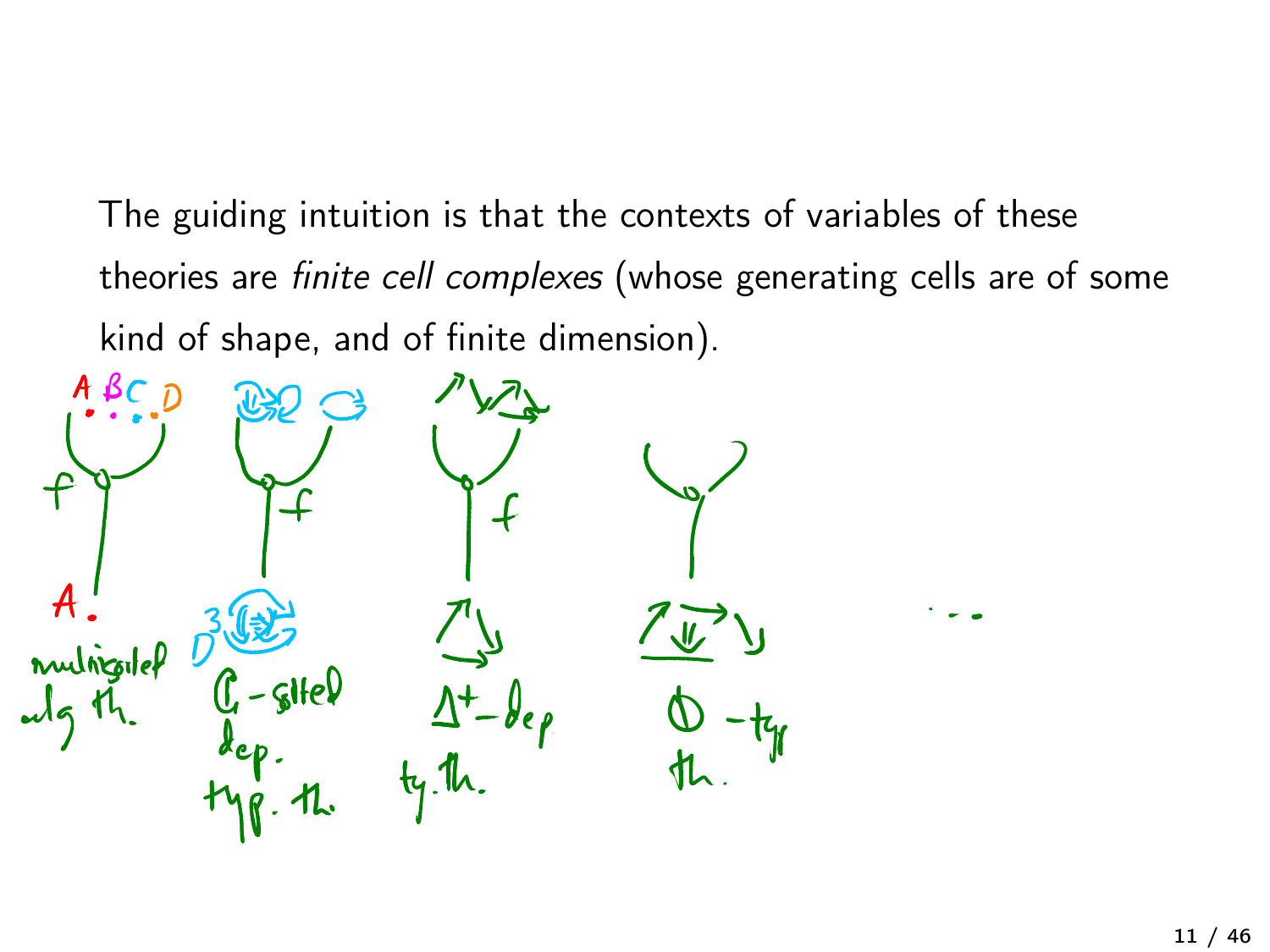Algebraic theories as finite-product categories

Every S-sorted algebraic theory  $\mathbb T$  has a syntactic category  $C_{\mathbb T}$  of contexts.

The objects of  $C_T$  are finite contexts of S-sorted variables (e.g.  $x:A, y:B$  where  $A, B \in S$ ).

A morphism  $\Gamma \to (x_1:A_1,\ldots,x_n:A_n)$  is a list  $(t_i)_{1\leq i\leq n}$  of terms of T, sorted as  $\Gamma \vdash t_i : A_i$ .

Composition of morphisms is defined by substitution.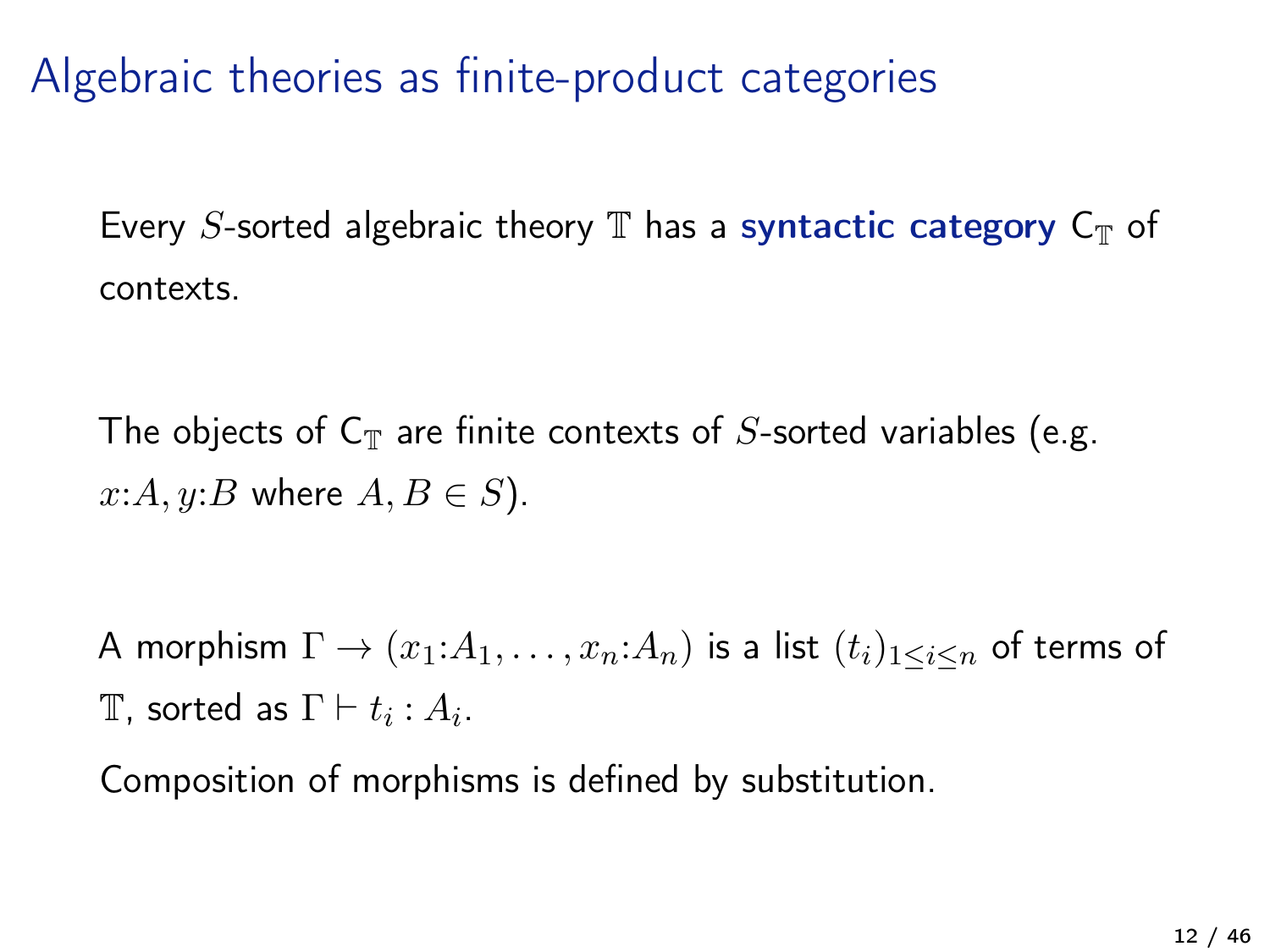The syntactic category  $C_{S}$  of the S-sorted algebraic theory with no function symbols (and no equations) is a finite-product completion of  $S$ .

For every  $\mathbb T$ , there is a unique identity-on-objects, finite-product preserving functor  $C_S \to C_T$ .

A morphism  $\mathbb{T} \to \mathbb{T}'$  is simply a functor  $C_{\mathbb{T}} \to C_{\mathbb{T}'}$  making the triangle commute. Call this category  $\text{Th}_S$ .

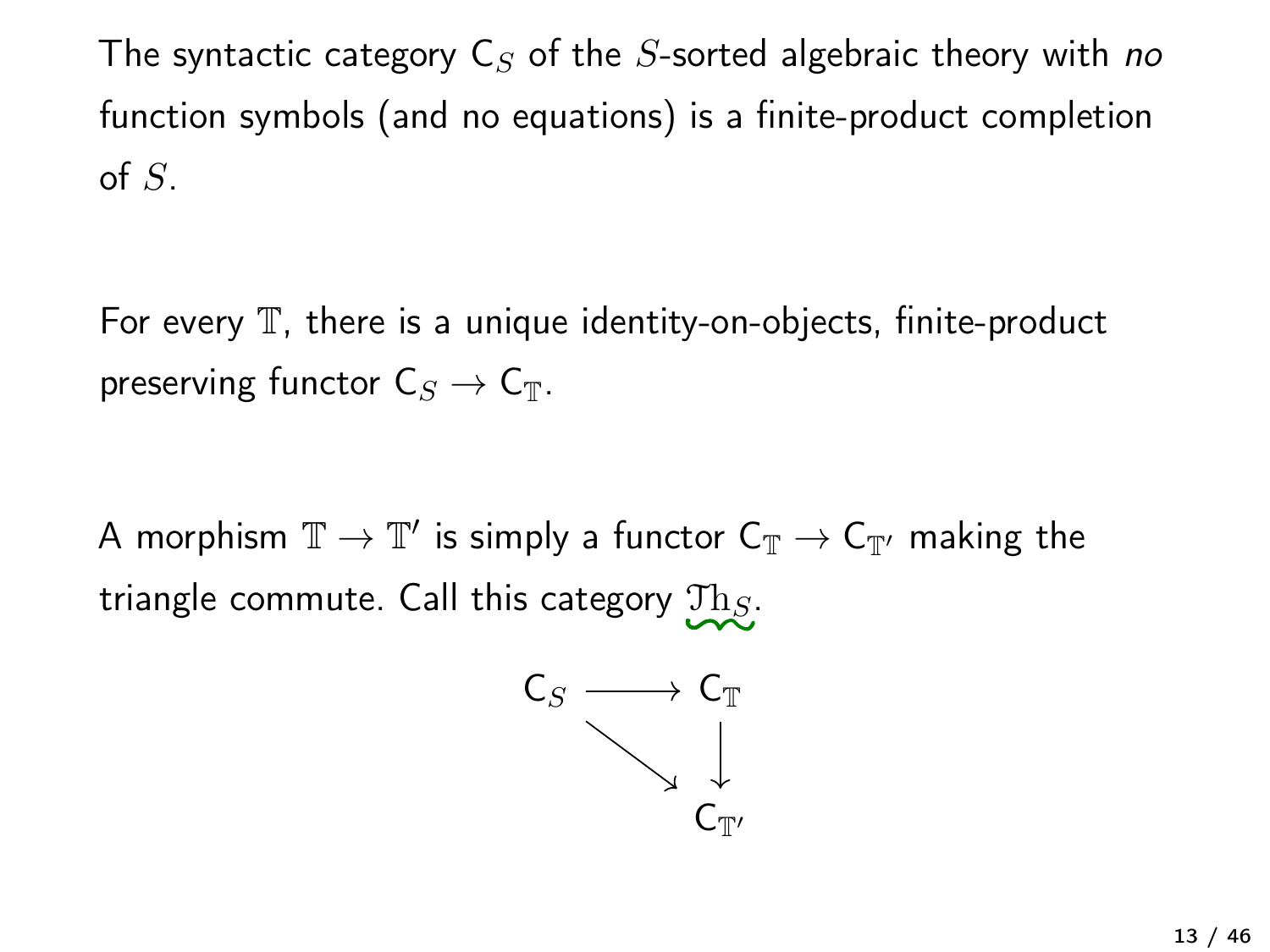A model of T is a finite-product preserving functor  $C_{\mathbb{T}} \to$  Set. Morphisms of models are natural transformations.

The category of models of  $C_S$  is just  $\mathcal{S}\text{et}_{/S}$ .

So  $C_{\mathbb{T}} \to$  Set is a model of  $\mathbb{T}$  iff the composite  $C_S \to C_{\mathbb{T}} \to$  Set is in Set<sub>/S</sub>.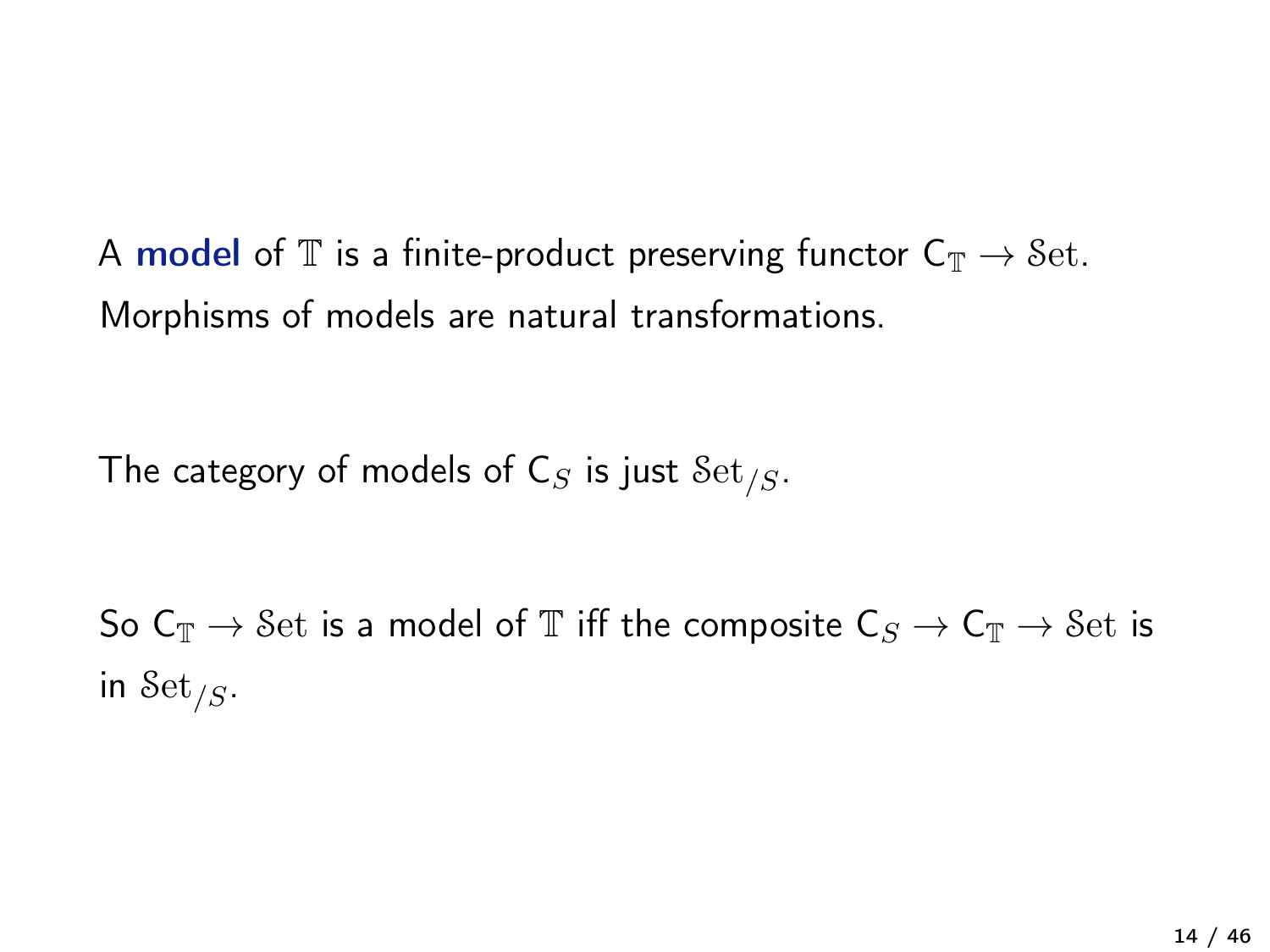Multisorted algebraic theories as monoids in collections

Let  $S \in$  Set be "a set of sorts".

The over-category  $\mathfrak{Fin}_{S}$  is the category of f.p. objects of  $\mathfrak{Set}_{S}$ . (N.B. Fin is the category of finite sets.)

 $\mathfrak{Fin}_{\ell S}$  is also the free completion of S under finite coproducts. (Objects of  $\mathfrak{Fin}_{/S}$  are exactly finite contexts of S-sorted variables.)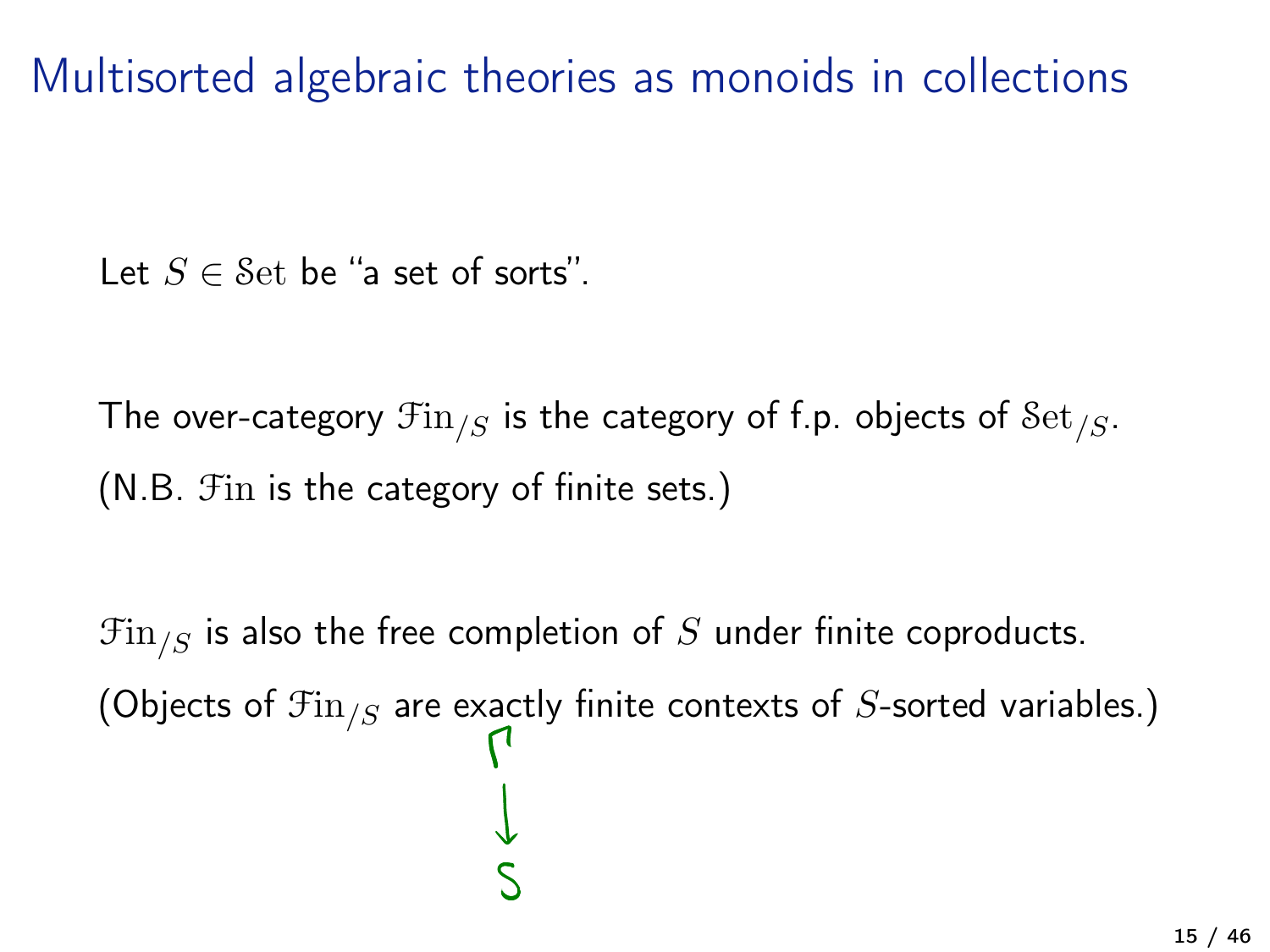#### Definition

The category of  $S$ -sorted cartesian collections is the presheaf category  $\text{Coll}_S \coloneqq \big[ \mathfrak{Fin}_{/S}, \mathfrak{Set}_{/S} \big] = \big[ \mathfrak{Fin}_{/S} \times S, \mathfrak{Set} \big].$ 

Every presheaf  $X \in \text{Coll}_S$  is a signature\* of S-sorted function symbols. (For every finite context  $\Gamma \in \mathfrak{Fin}_{\ell,S}$  and every sort  $A \in S$ ,  $X_{(\Gamma,A)}$  is its set of function symbols  $\Gamma \vdash f : A$ .)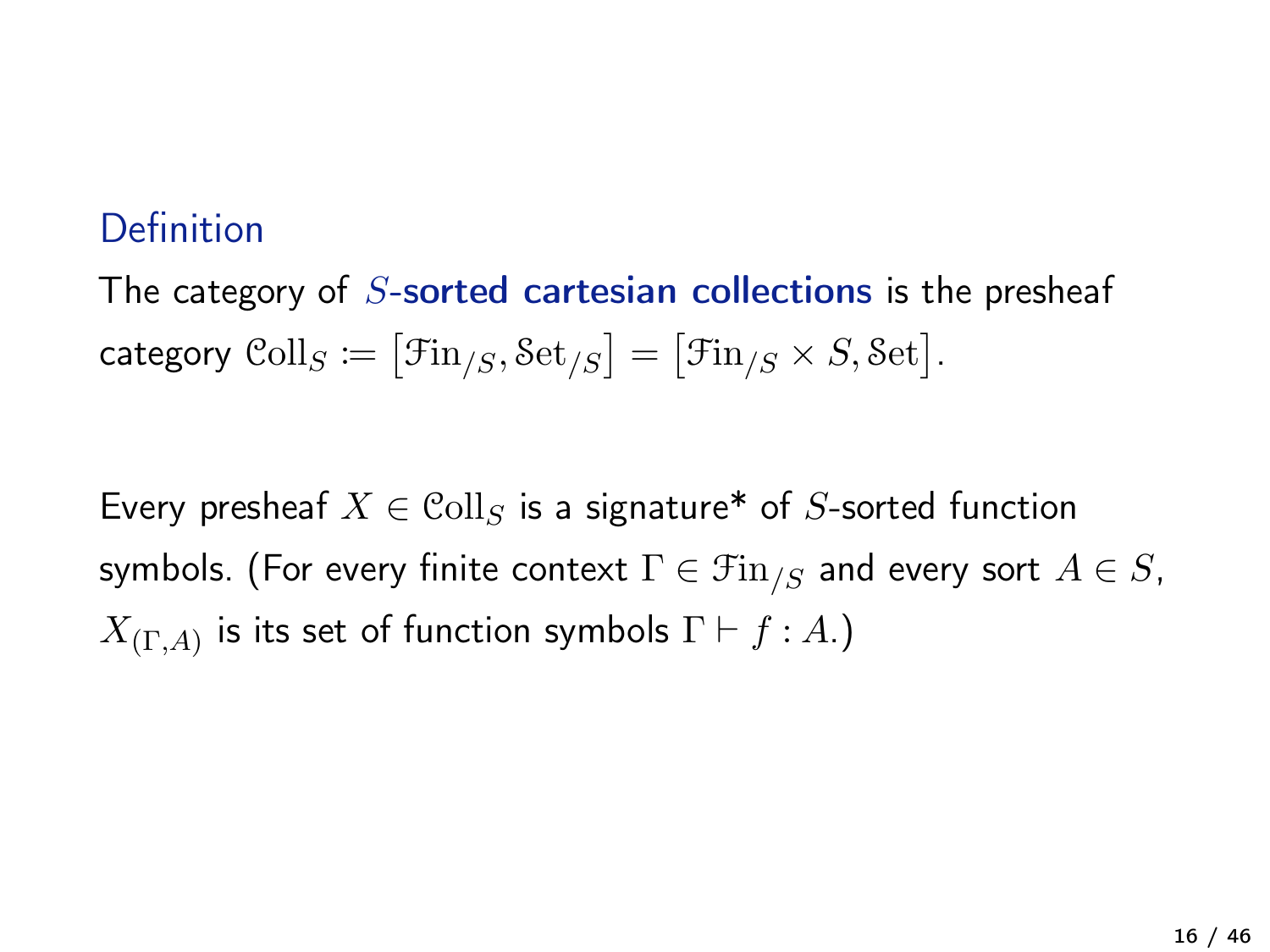Collections can be composed: for  $X, Y \in \text{Coll}_S$ ,

$$
(Y \circ X)_{(\Gamma,A)} := \int^{\Theta \in \mathcal{F}\text{in}_{/S}} Y_{(\Theta,A)} \times \text{Set}_{/S}(\Theta, X_{(\Gamma, -)}).
$$

 $-\circ -$  is a monoidal product on  $\text{Coll}_S$ , with unit  $i: \text{Fin}_{/S} \hookrightarrow \text{Set}_{/S}$ .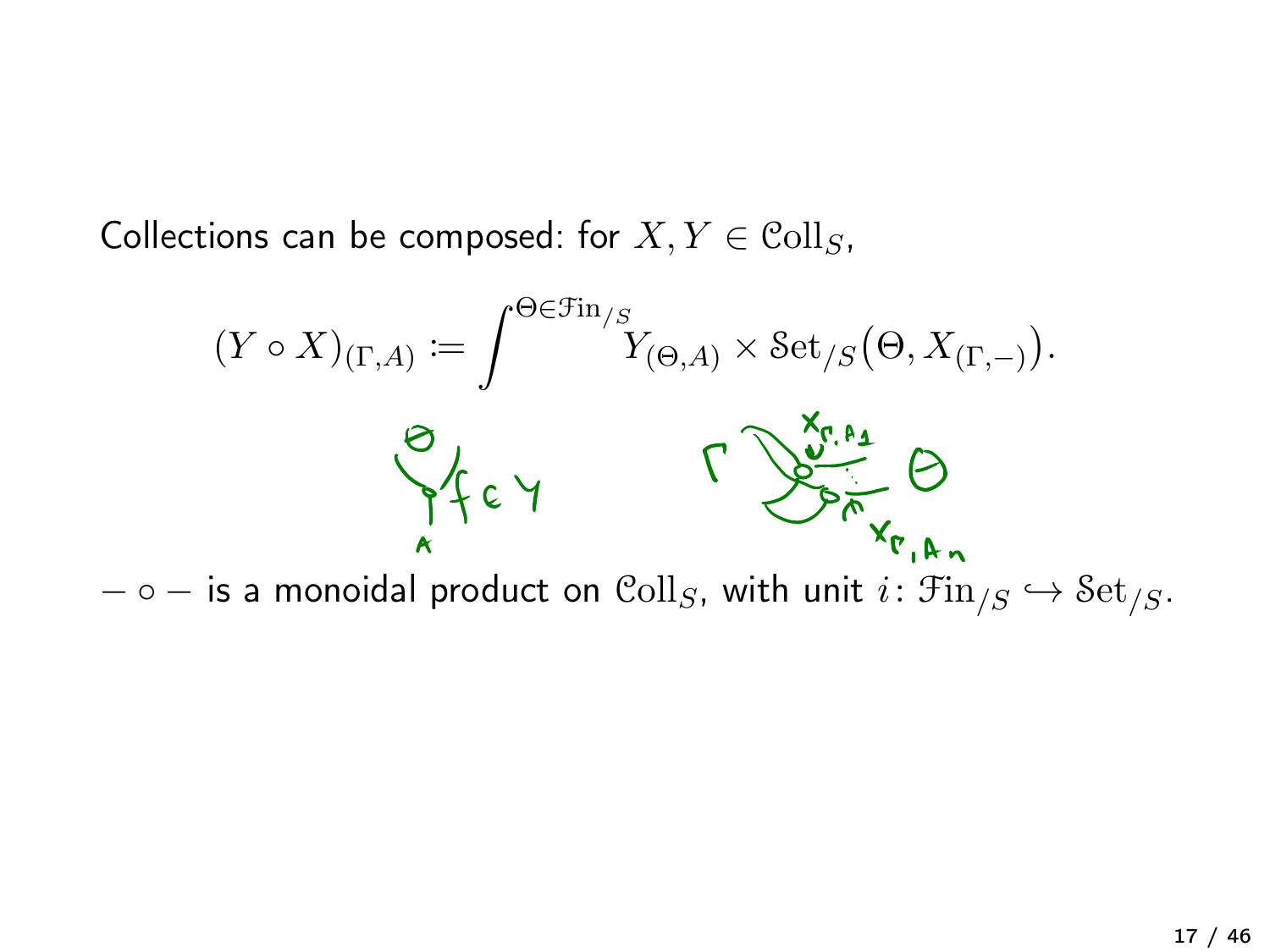Left Kan extension along  $i: \mathcal{F}$ in<sub>/S</sub>  $\hookrightarrow$   $\mathcal{S}$ et<sub>/S</sub> is a full monoidal embedding  $\mathrm{Coll}_S \hookrightarrow \big[ \mathrm{Set}_{/S}, \mathrm{Set}_{/S} \big]$  whose image is the category of finitary endofunctors on  $\mathcal{S}\text{et}_{/S}$ .



So  $\text{Mon}(\text{Coll}_S, \circ, i) \subset \text{Mnd}(\text{Set}_{S})$  is the full subcategory of finitary monads on  $\mathcal{S}\text{et}_{/S}$ .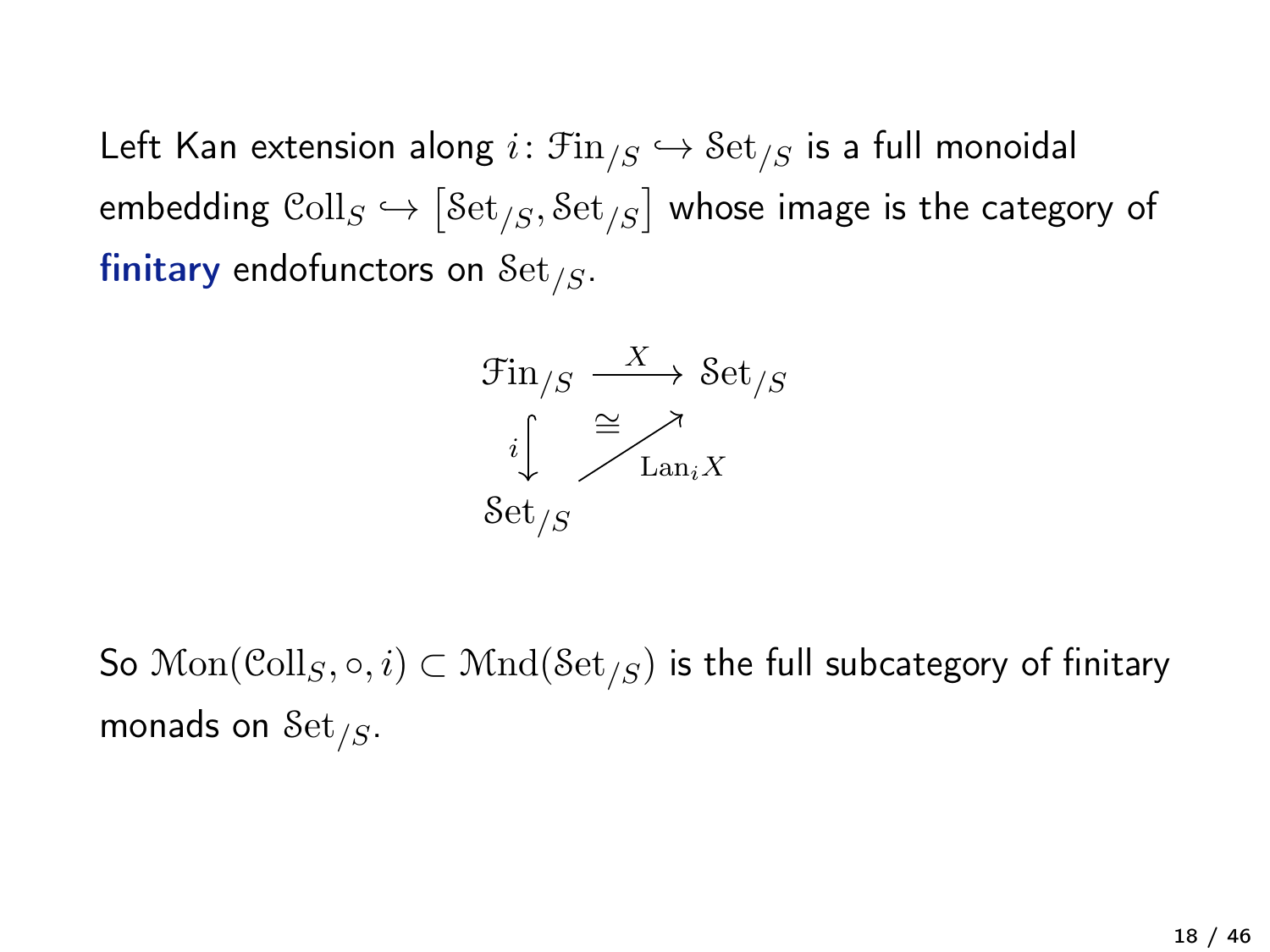For  $T$  a monad on  $\mathcal{S}\text{et}_{/S}$ , we have a commutative square



#### T.F.A.E.

- 1.  $T$  is finitary.
- 2.  $l_T$  preserves finite coproducts.
- 3.  $(l_T)^*(l_T)$  restricts to  $\operatorname{Set}_{/S}\left(\bigcup_{\gamma\in S}l_\gamma\right)$  arrifies  $\operatorname{Fin}_{S}\subset\operatorname{Set}_{S}\left(\bigcup_{\gamma\in S}l_\gamma\right)$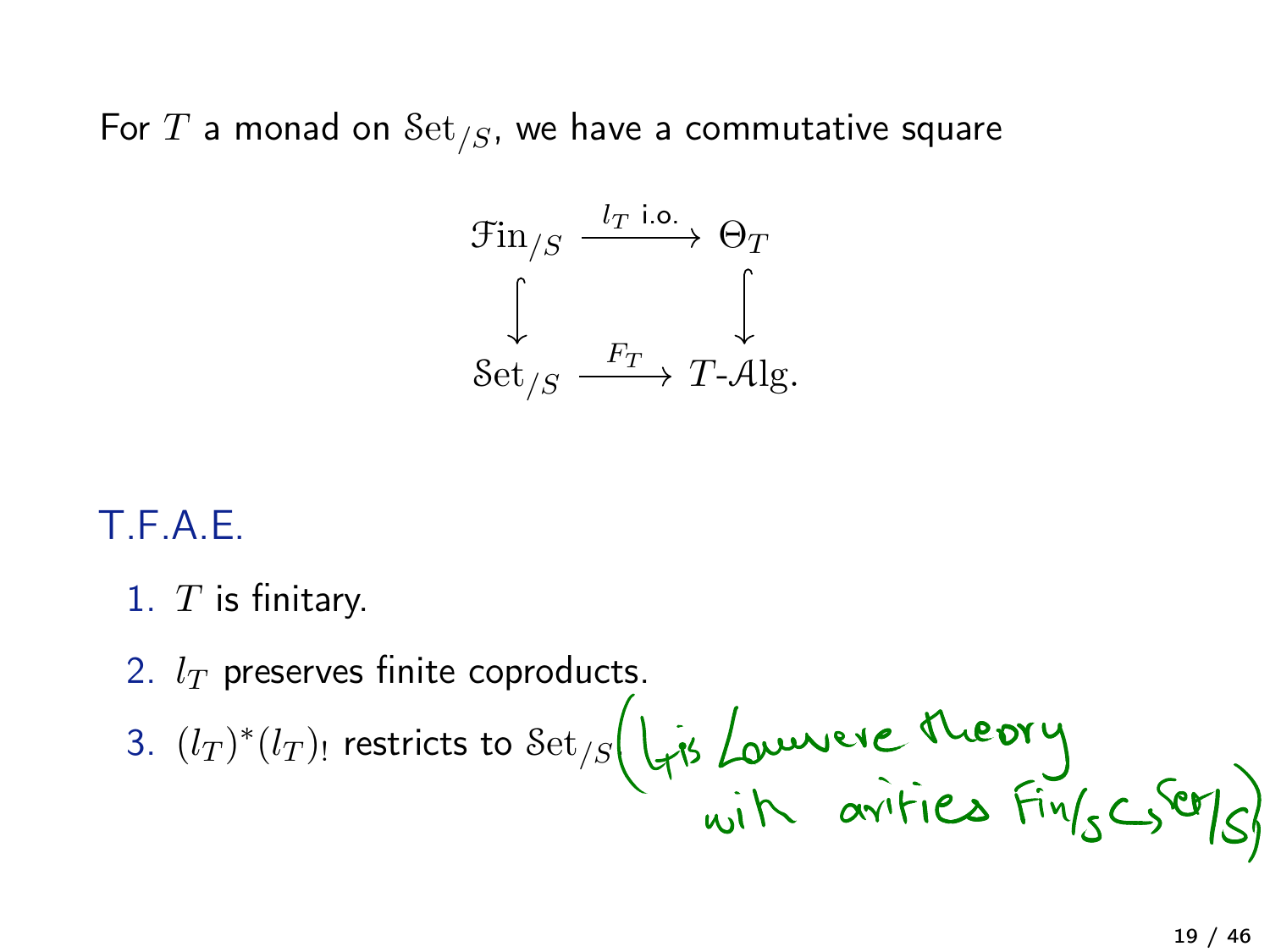An S-sorted Lawvere theory is an identity-on-objects finite-coproduct preserving functor  $\mathfrak{Fin}_{S} \to \Theta$ . A morphism is just a functor  $\Theta \rightarrow \Theta'$  making the triangle commute. Call this category  $\mathcal{L}aw_S$ .



We have

 $Mon(Coll_S, \circ, i) \simeq FinMnd(Set_{/S}) \simeq \mathcal{L}aw_S \simeq Th_S.$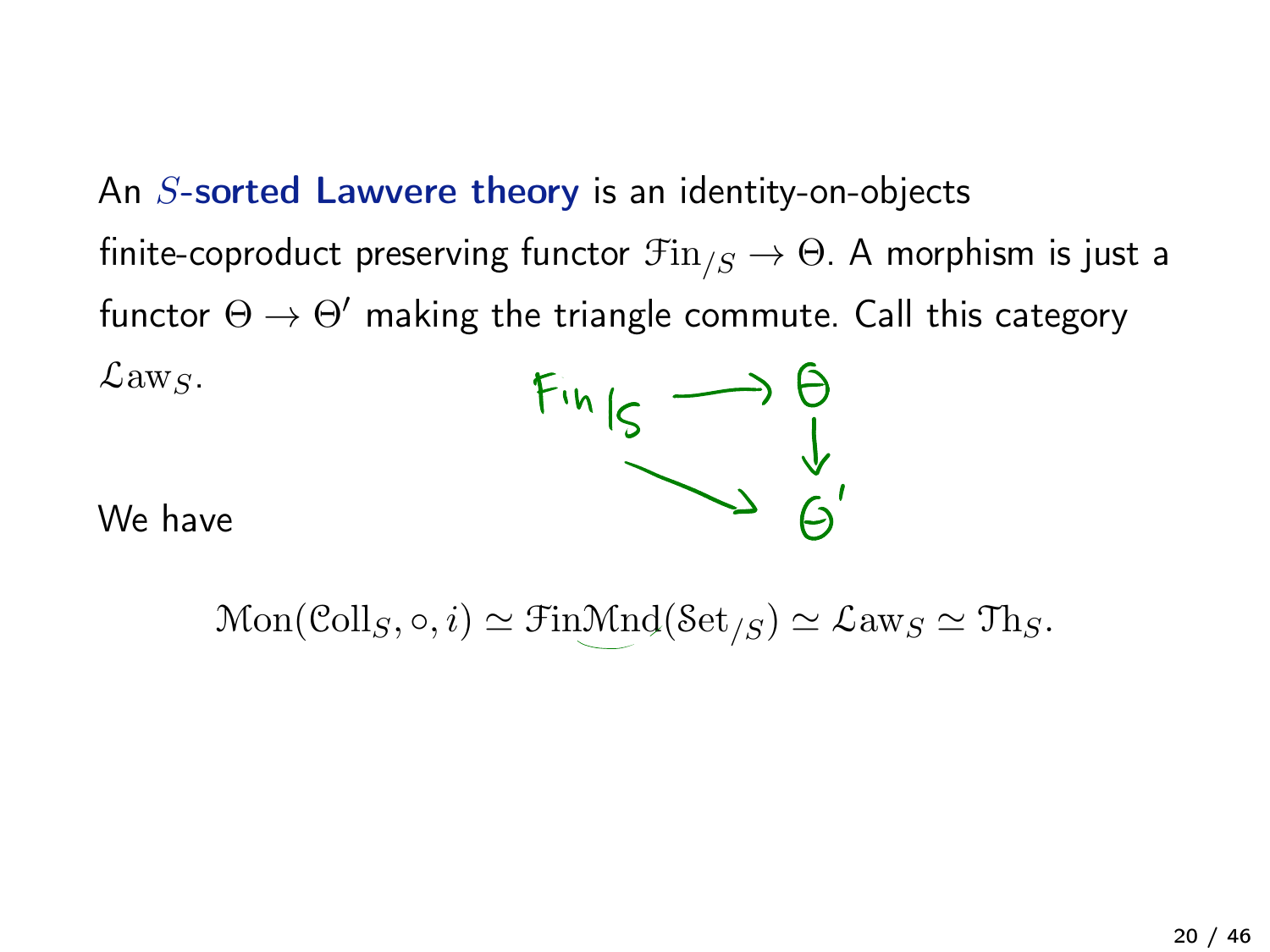We could play the same game by taking S to be a small category,<br>and replacing  $\int_{\cdot}^{S} S^7$ ,  $Ser$ and replacing

- 1.  $\mathcal{S}\text{et}_{/S}$  and  $\mathcal{F}\text{in}_{/S}$  with  $\widehat{\mathbb{S}}$  and  $\widehat{\mathbb{S}}_{\text{fp}}$  resp.,
- 2. finite coproducts with finite colimits,
- 3.  $\mathcal{L}aw_S$  with  $\mathcal{L}aw_S$ .

But the syntactic counterpart of  $\text{Th}_S$  is not straightforward.

I will show that when S is a small category of "shapes" that corresponds to a dependent type signature, there is a  $Th_s$  that is just as elegant.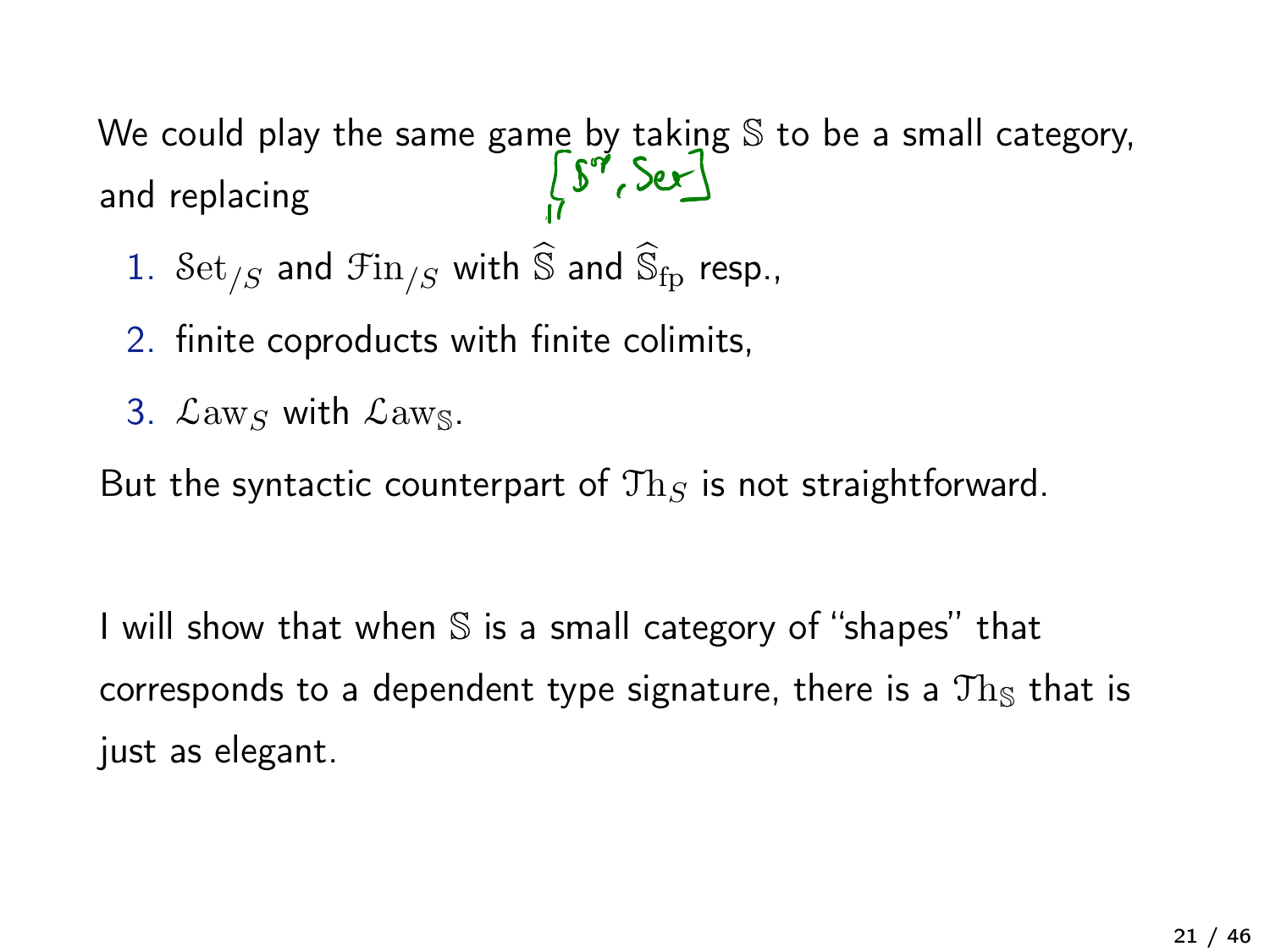Dependent type signatures as locally finite direct categories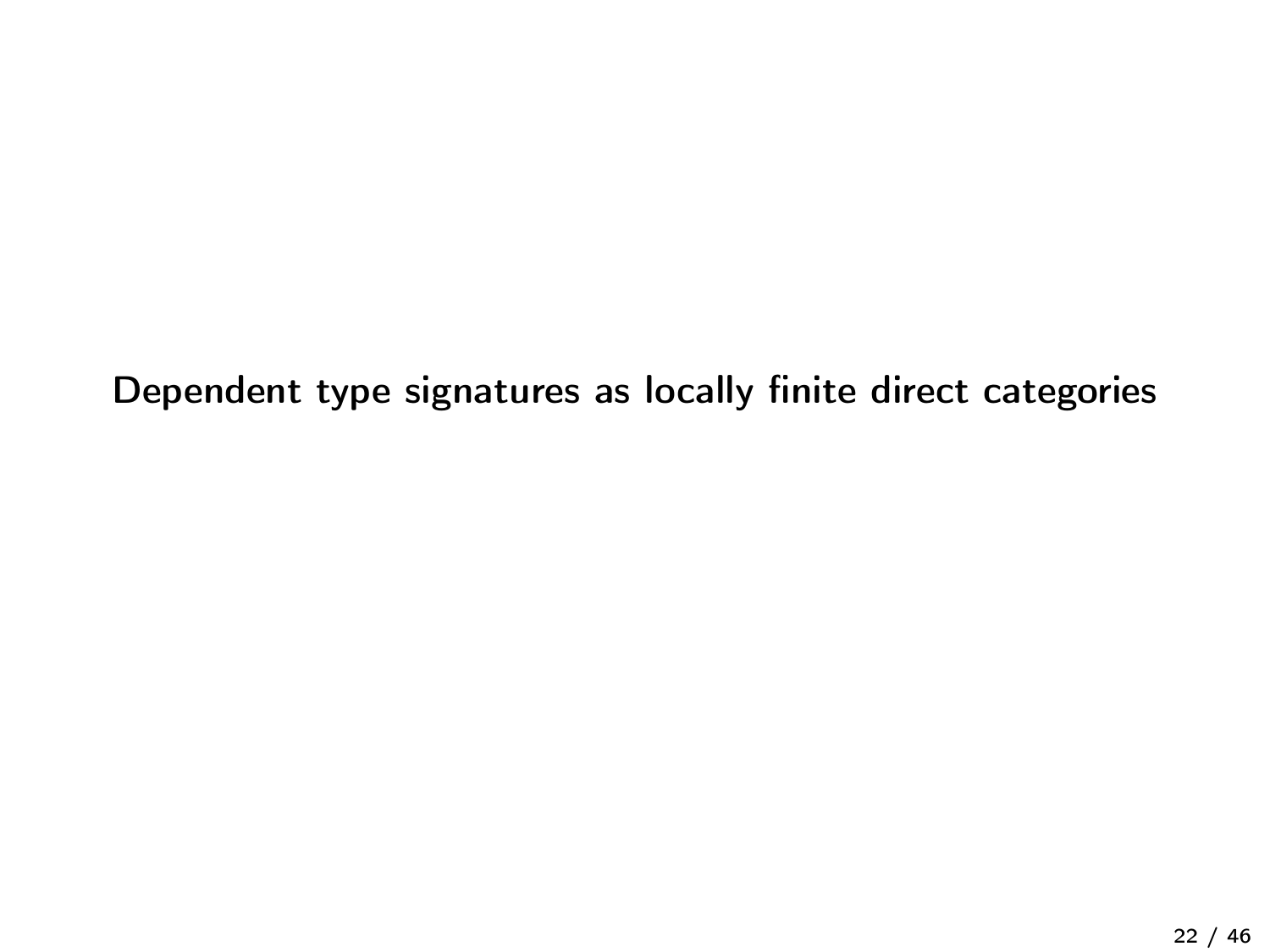# Dependent type signatures

Begin with a syntactic definition.

A (dependent) type signature  $S$  is a graded set  $S = \coprod_{n \in \mathbb{N}} S_n$ , such that each  $S_i$  is a set of type declarations over the signature  $S_{\leq j} = \coprod_{i \leq j} S_i.$ 

A type declaration over a signature S is a pair  $(\Gamma, A)$  where  $\Gamma$  is a (Martin-Löf) context typed by S and A is a (fresh) type symbol.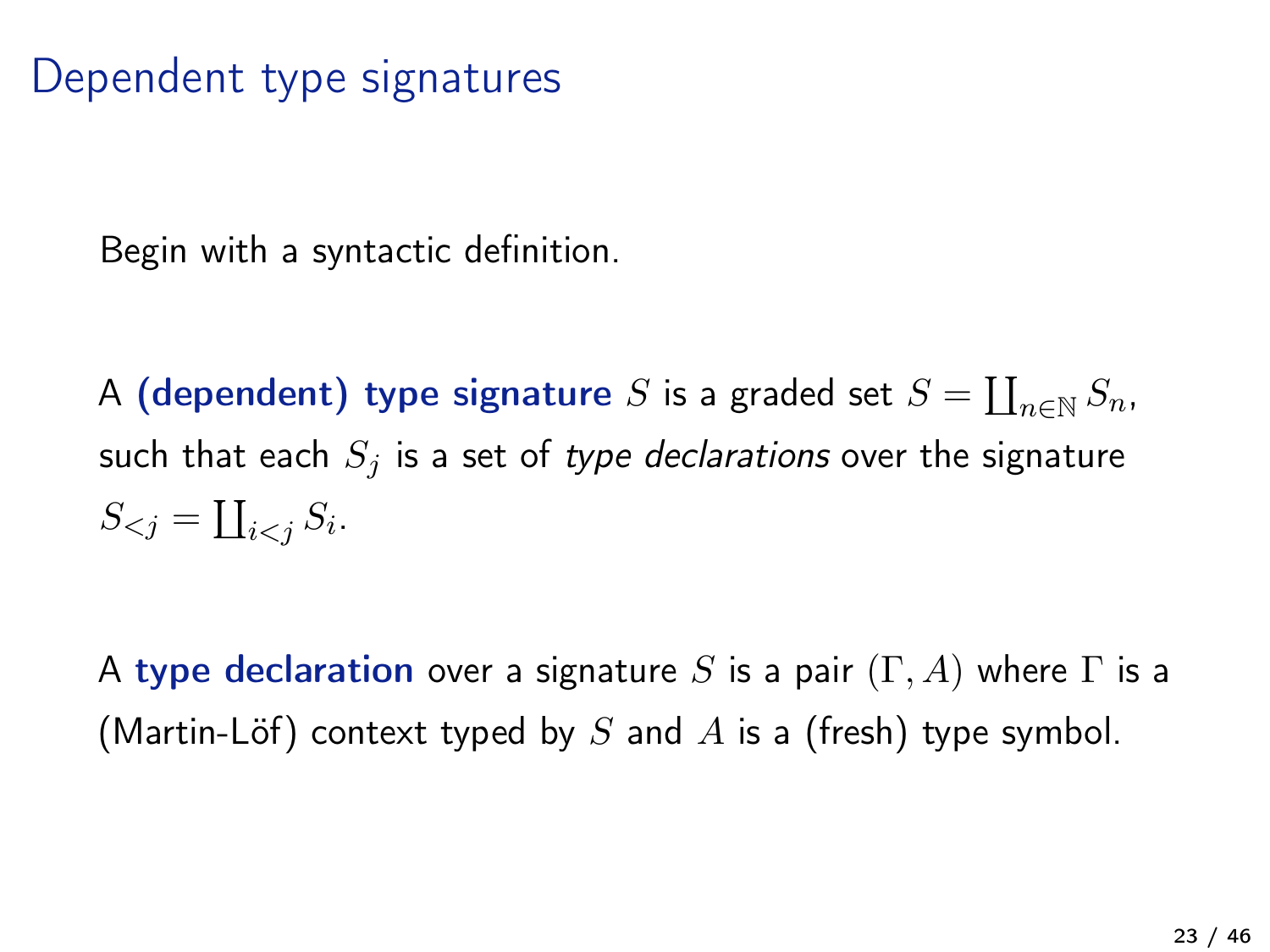## **Examples**

- $\blacktriangleright$   $S = \emptyset$
- $\blacktriangleright$   $S =$

$$
\begin{cases} +Ob \zeta \leq \zeta \\ x, y:Ob + \text{Hom}(x, y) \zeta \leq \zeta \end{cases}
$$

$$
\blacktriangleright
$$
  $S =$ 

$$
\begin{cases}\n\xi \vdash C \ \xi \Rightarrow \ \mathbf{S_1} \\
\mathbf{Z} \vdash C \ \mathbf{S_2} \\
\mathbf{Z}\n\end{cases}
$$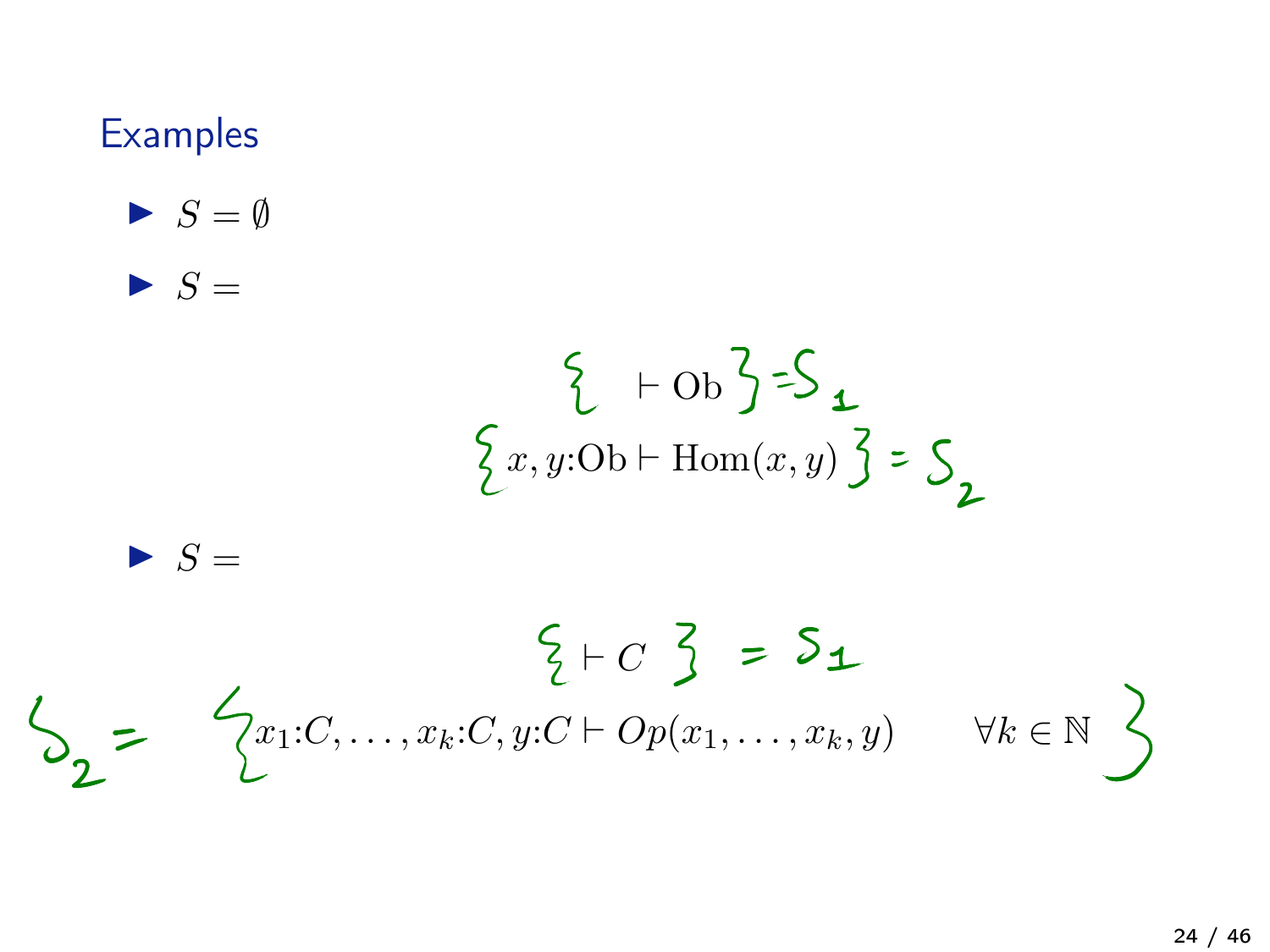Every signature S has a syntactic category whose objects are contexts  $\Gamma$  typed by  $S$  and whose morphisms are context morphisms  $\Gamma \rightarrow \Delta$ .<br> $(\gamma_1, \ldots, \gamma_k)$ 

For a signature S, let  $\mathbb{C}_S$  be the full subcategory of its category of contexts on the contexts  $(\Gamma, x:A)$  for all  $(\Gamma, A)$  in S.

Then  $\mathbb{C}^{\mathrm{op}}_S$  is a *locally finite direct* category.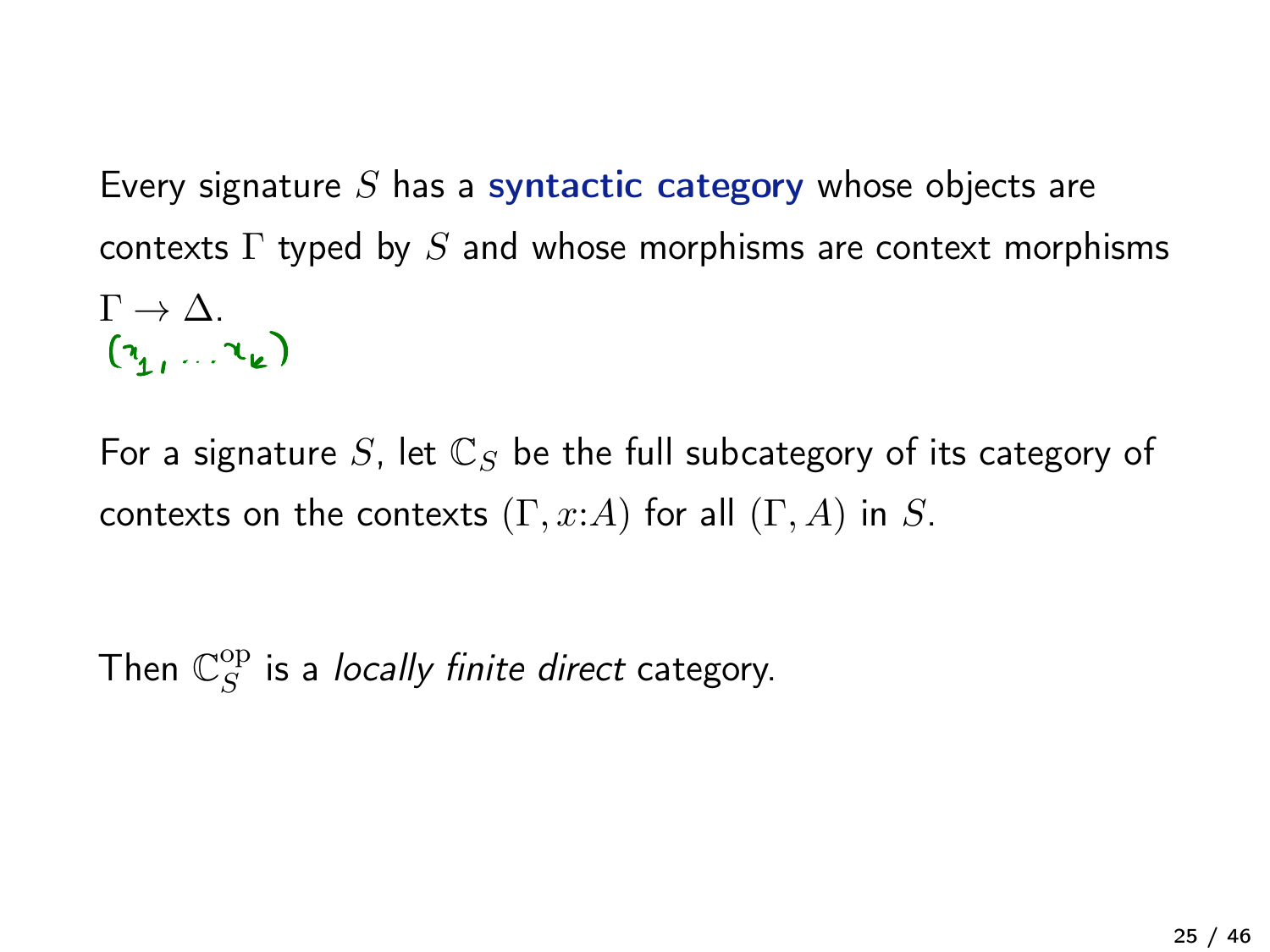## Lfd categories

A direct category is a small category  $C$  such that the relation

 $c < d$   $\Leftrightarrow$   $\exists$  a non-identity arrow  $c \rightarrow d$ 

on the objects of C is well-founded (i.e. no infinite chains  $\dots < c_0$ ).

If C is direct and  $X \in \widehat{C}$ , then  $C/X$  is direct.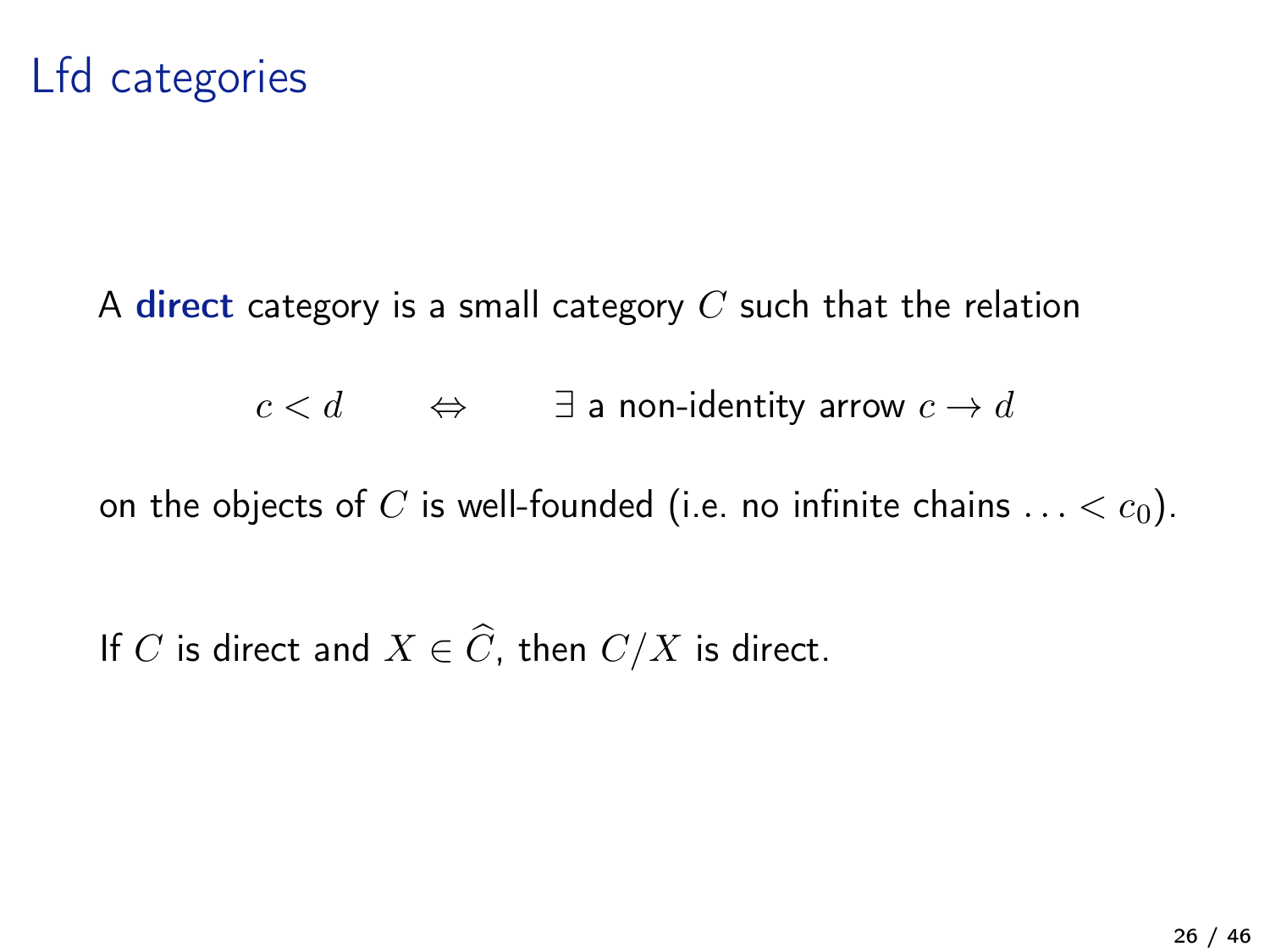A category  $C$  is locally finite if each of its slice categories is finite, i.e. in every cartesian square in Cat of the form

$$
\begin{array}{ccc}\nA & \longrightarrow & C \rightarrow \\
\downarrow & & \downarrow \\
\star & \longrightarrow & C\n\end{array}\n\qquad\nA \text{ is finite.}
$$

If C is locally finite and  $X \in \widehat{C}$ , then  $C/X$  is locally finite. (Recall:

$$
A \xrightarrow{p \to} B \xrightarrow{+}
$$
  
\n
$$
t \downarrow \qquad \qquad \downarrow t
$$
  
\n
$$
A \xrightarrow{p} C
$$

is cartesian iff  $p$  is a disc. fibration.)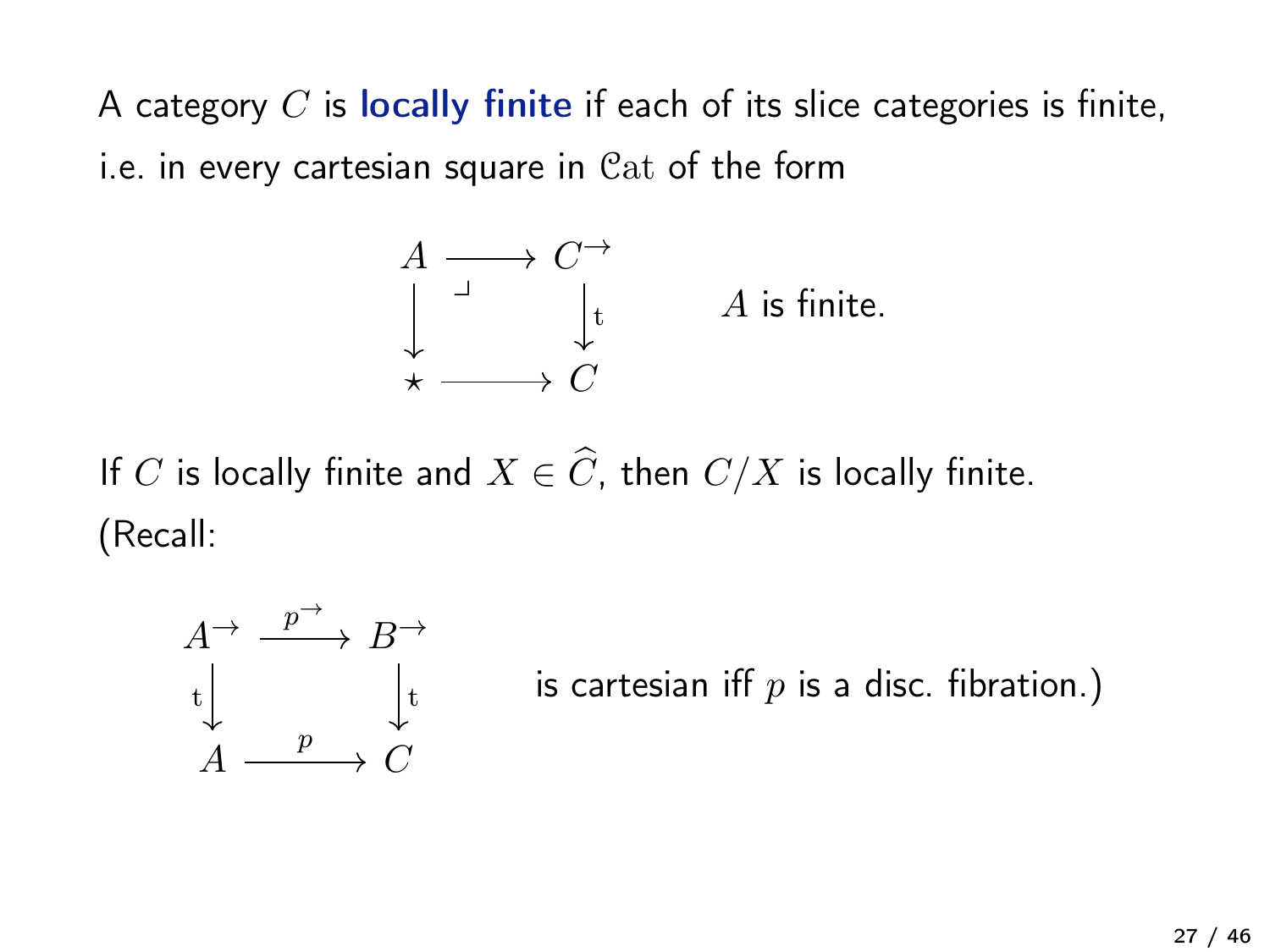# Categorical definition of type signatures

 $\mathbb{S} \in \mathcal{C}$ at is Ifd if it is locally finite and direct. So if  $X \in \widehat{S}$ , then  $S/X$  is lfd.

For every lfd category S, there is a unique type signature S such that  $s \cong c_s$ .  $\left\{ \begin{array}{c} 2 \ 1 \end{array} \right\}$  ( $\left\{ 0 \ c, c \right\}$ )  $c \in \{ \begin{array}{c} 2 \ 3 \end{array} \right\}$ 

 $\mathbb S$  is lfd iff  $\mathbb S^{op}$  is *simple* (or "one-way finitely branching") in the sense of Makkai[Mak95]. (FOLDS paper)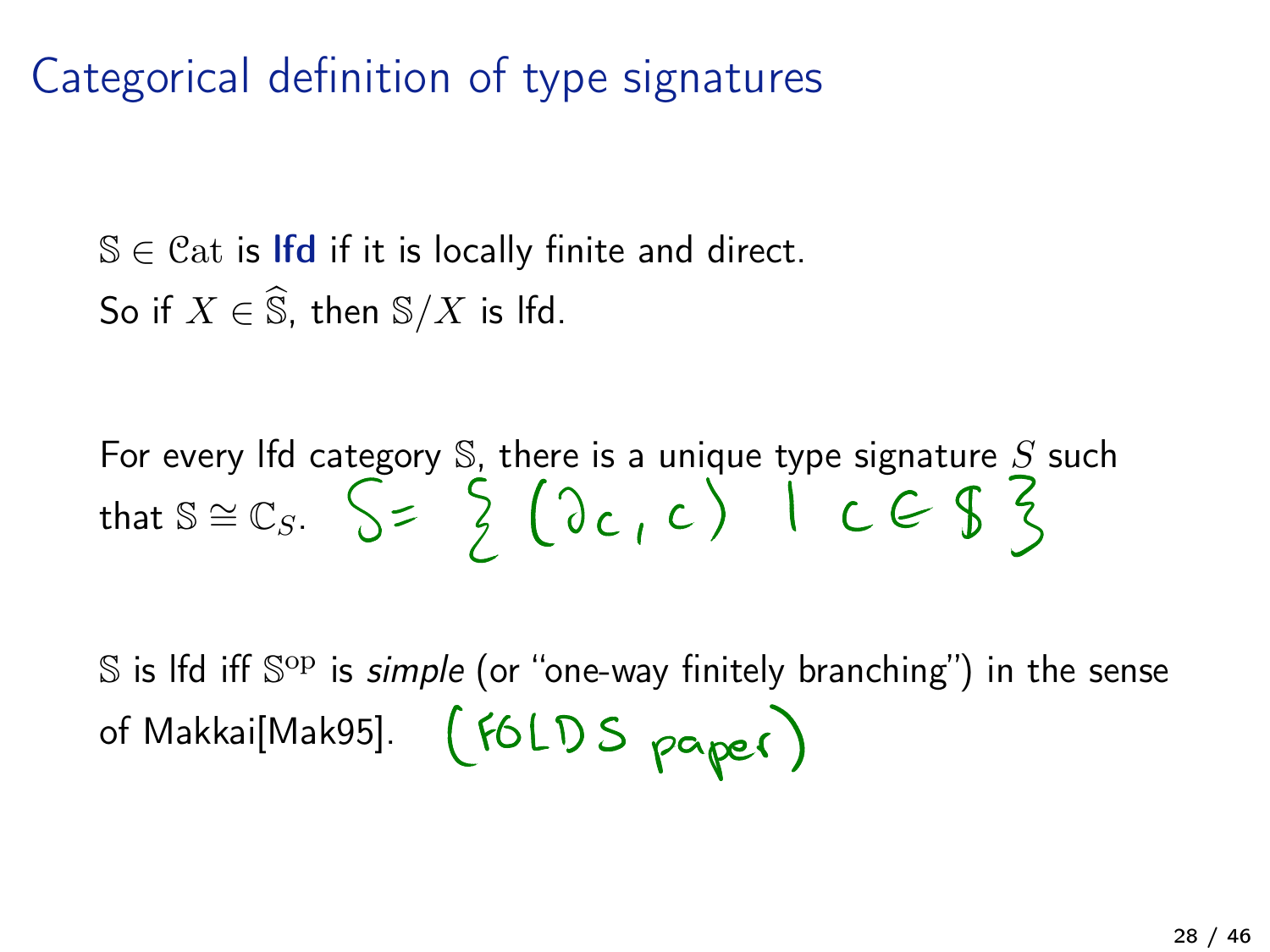#### Examples of dependent type signatures/lfd categories

- 0. Any set  $S$ , seen as a discrete category.
- 1. The category  $\{s, t : 0 \implies 1\}$ .
- 2. The category G of globes.
- 3. The category  $\Delta^+$  of semi-simplices.
- 4. The category  $\mathrm{elt}_{\mathrm{pl}}$  of planar corollas/elementary trees.
- 5. The category  $\Omega_{\rm pl}$  of planar trees.
- 6. The category  $\mathbb O$  of opetopes.
- 7. The category of globular pasting schemes.

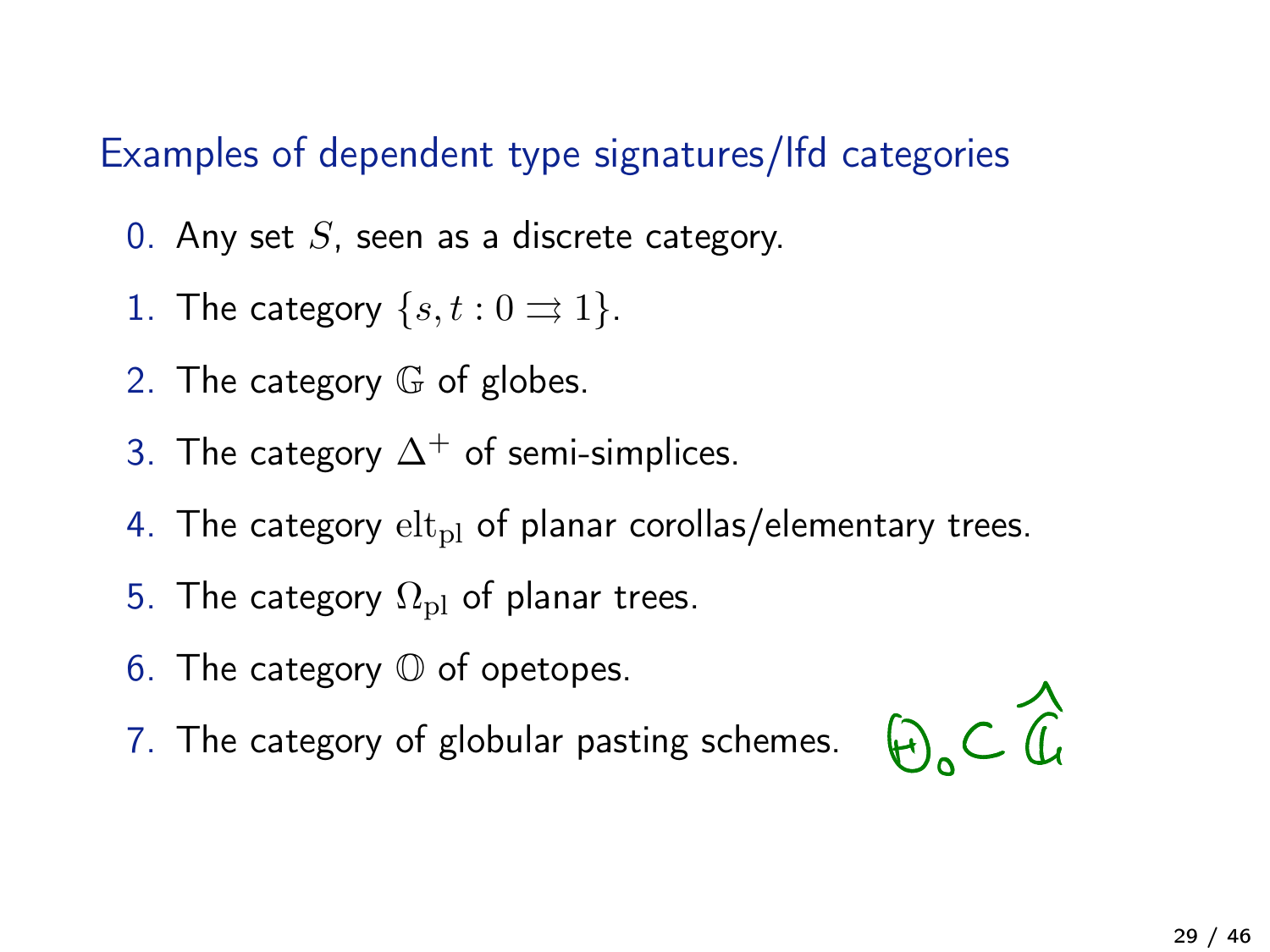Contextual categories as monoids in collections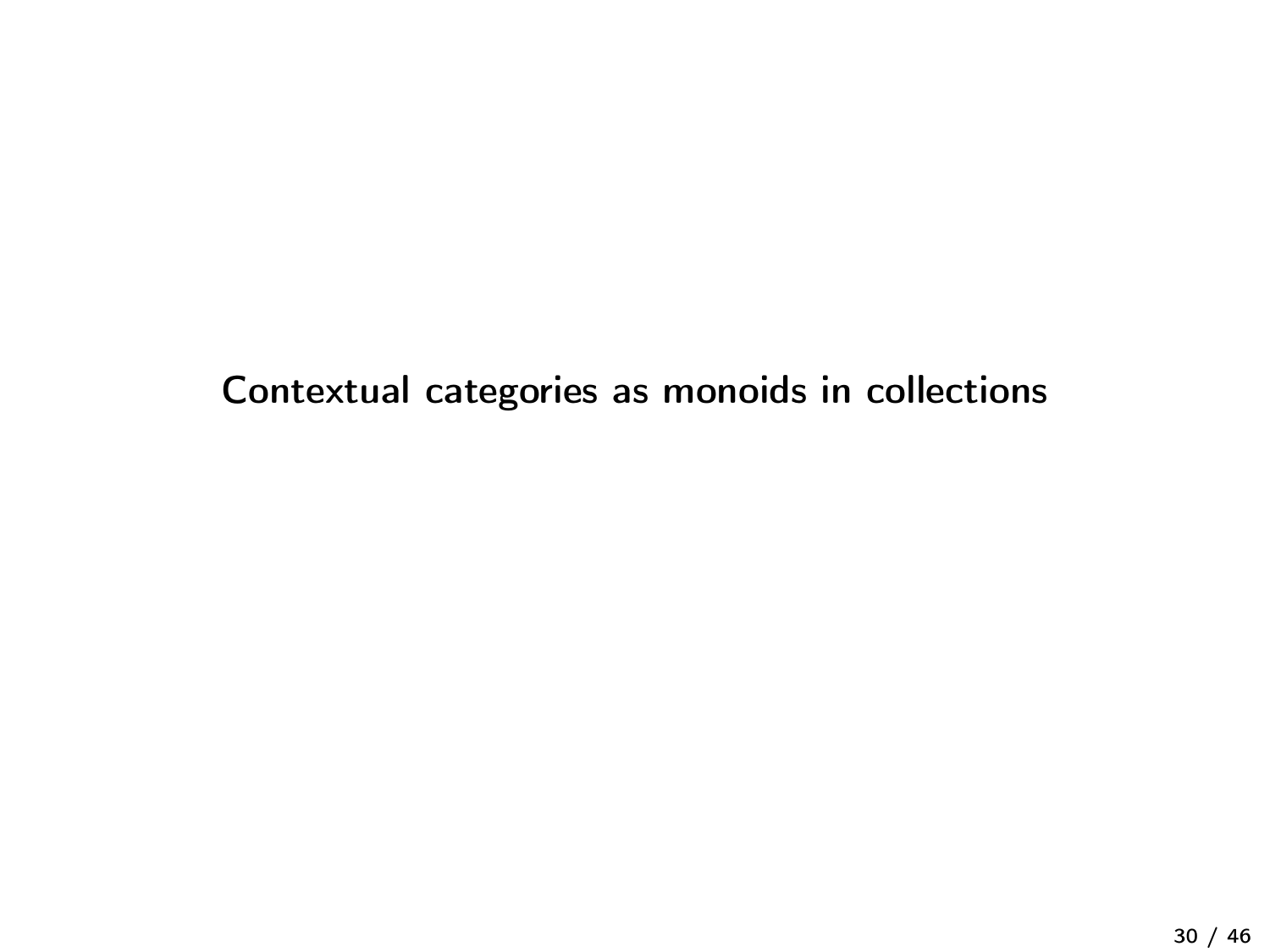Contextual categories (Cartmell, PhD thesis)

A contextual category C is the data of:

- 1. a small category C,
- 2. a grading of objects as  $ob(C) = \coprod_{n \in \mathbb{N}} C_n$ ,
- 3. an object  $1 \in C_0$ ,
- $fff(f')$ 4. "parent" functions  $\mathrm{ft}(-)_{n} : C_{n+1} \to C_{n}$  (we will usually suppress the subscript),
- 5. for each  $\Gamma \in \mathsf{C}_{n+1}$ , a map  $p_{\Gamma} \colon \Gamma \to \mathrm{ft}(\Gamma)$ ,
- 6. for each  $\Gamma \in \mathsf{C}_{n+1}$  and  $f : \Gamma' \to \mathrm{ft}(\Gamma)$ , an object  $f^* \Gamma$  together with a connecting map  $f.\Gamma: f^*\Gamma \to \Gamma$ ;

 $\int$   $\mathsf{R}$ 

 $f(t^{\prime})$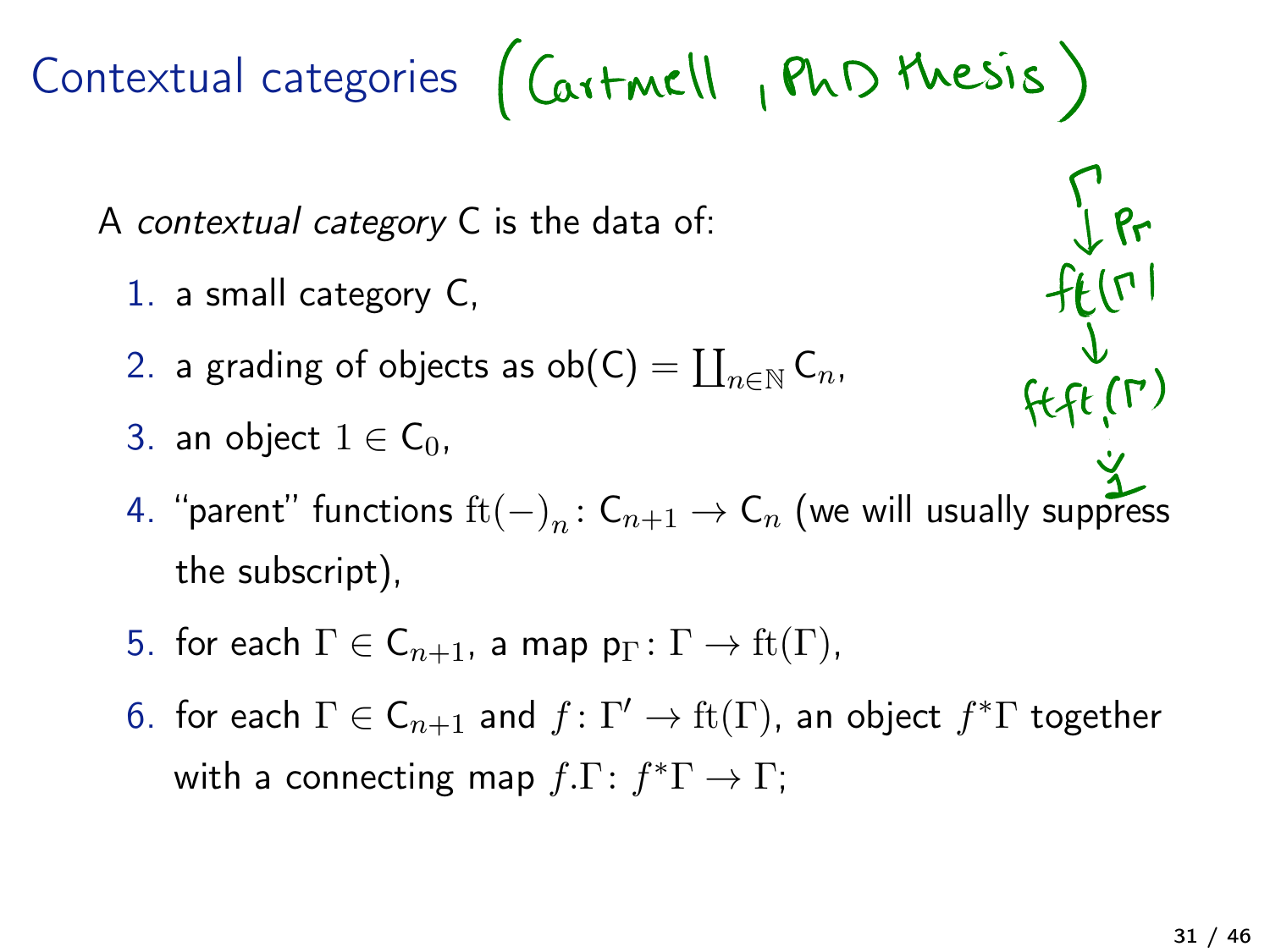such that:

- $\blacktriangleright$  1 is the unique object in C<sub>0</sub>;
- $\blacktriangleright$  1 is a terminal object in C;
- $\blacktriangleright$  for each  $\Gamma \in \mathsf{C}_{n+1}$ , and  $f \colon \Gamma' \to \mathrm{ft}(\Gamma)$ , we have  $\mathrm{ft}(f^*\Gamma) = \Gamma'$ , and the square



is cartesian (the *canonical pullback* of  $\Gamma$  <mark>/</mark>along  $f$ ); and

- ▶ canonical pullbacks are strictly functorial.
- The category of contextual categories is denoted CxlCat.

The syntactic category of a Martin-Löf type theory is a contextual category.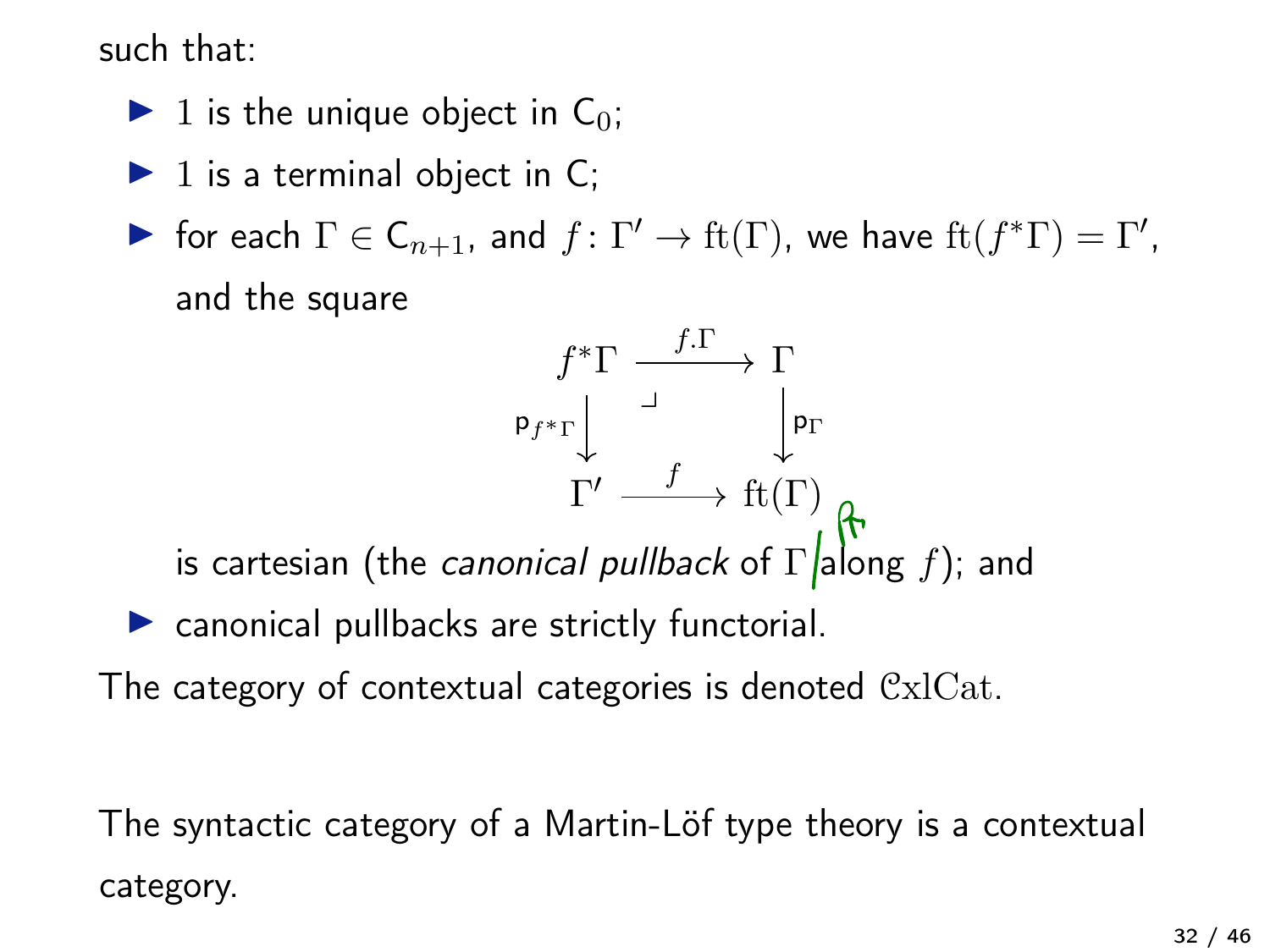# The initial S-contextual category

Let S be an lfd category.

For  $c\in \mathbb{S}$ , let  $\mathbb{S}_{/c}^{-}\subset \mathbb{S}_{/c}$  be obtained by removing the identity morphism  $1_c : c \rightarrow c$ .

Let the boundary of c be the subrepresentable presheaf  $\partial c \hookrightarrow c$ that is the colimit of  $\mathbb{S}_{/c}^- \rightarrow \mathbb{S} \hookrightarrow \mathbb{S}.$ 

Since S is locally finite, every  $\partial c$  is finitely presentable. We define the set  $I_{\mathbb{S}} := \{ \partial c \hookrightarrow c \mid c \in \mathbb{S} \}.$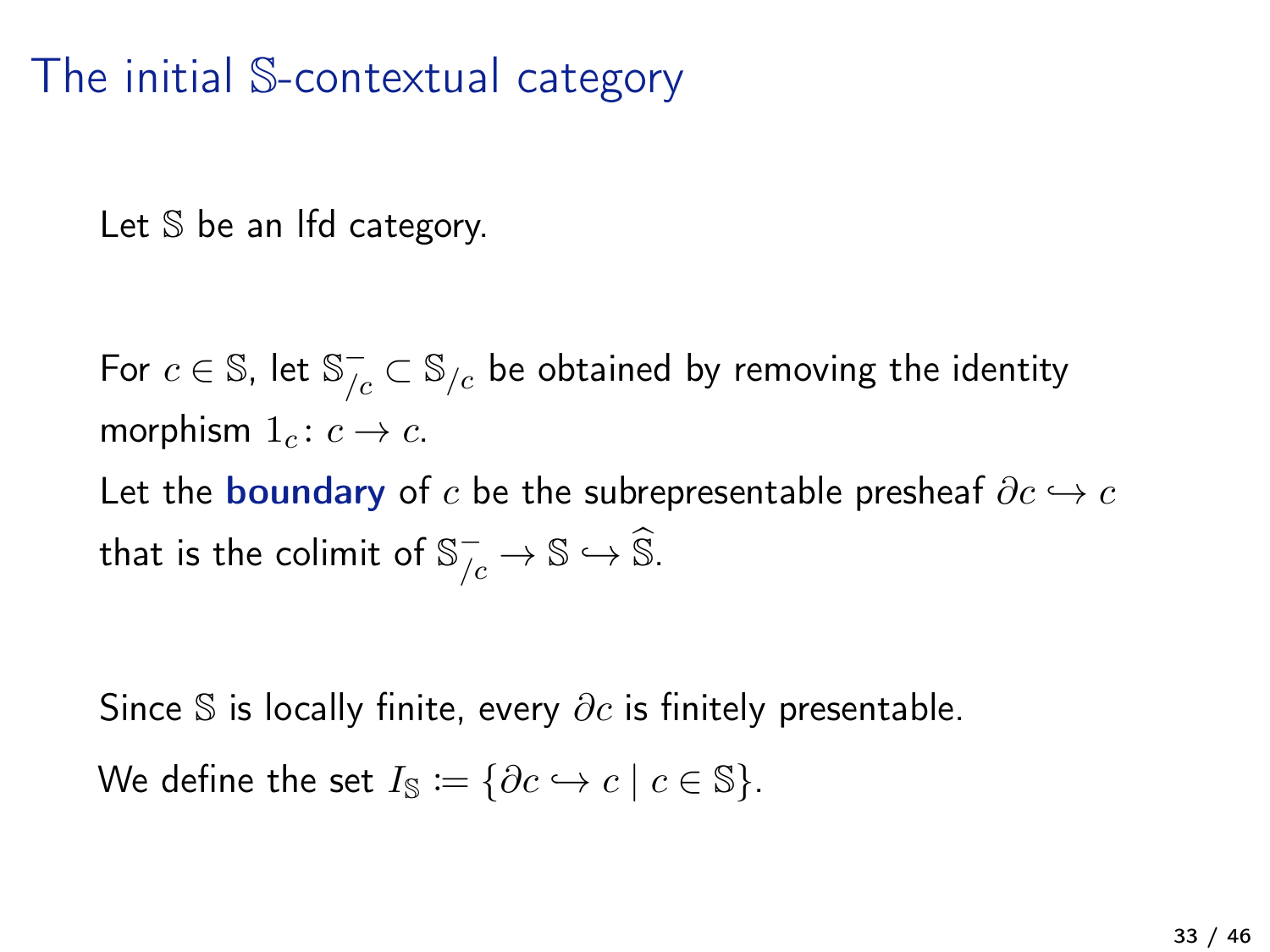The category Cell(S) of finite  $I<sub>S</sub>$ -cell complexes is defined as:

▶ objects are finite sequences  $\emptyset \to X_1 \to \ldots \to X_n$  in  $\widehat{S}$ , along with for each morphism  $X_i \to X_{i+1}$ , a choice of pushout square

∂c X<sup>i</sup> c Xi+1, γ pXi+1 γ.c �

 $\blacktriangleright$  its morphisms are defined by  $\mathcal{C}ell(\mathbb{S})(\emptyset \to \dots X, \emptyset \to \dots Y) \coloneqq \widehat{\mathcal{S}}(X, Y).$ 

The image of the fully faithful forgetful functor  $\mathop{\rm Cell}\nolimits(\mathbb{S})\to\widehat{\mathbb{S}}$  is  $\widehat{\mathbb{S}}_{\text{fn}}.$ (Since  $\mathbb S$  is lfd,  $I_{\mathbb S}$  is a f.p. cellular model for  $\widehat{\mathbb S}$ .)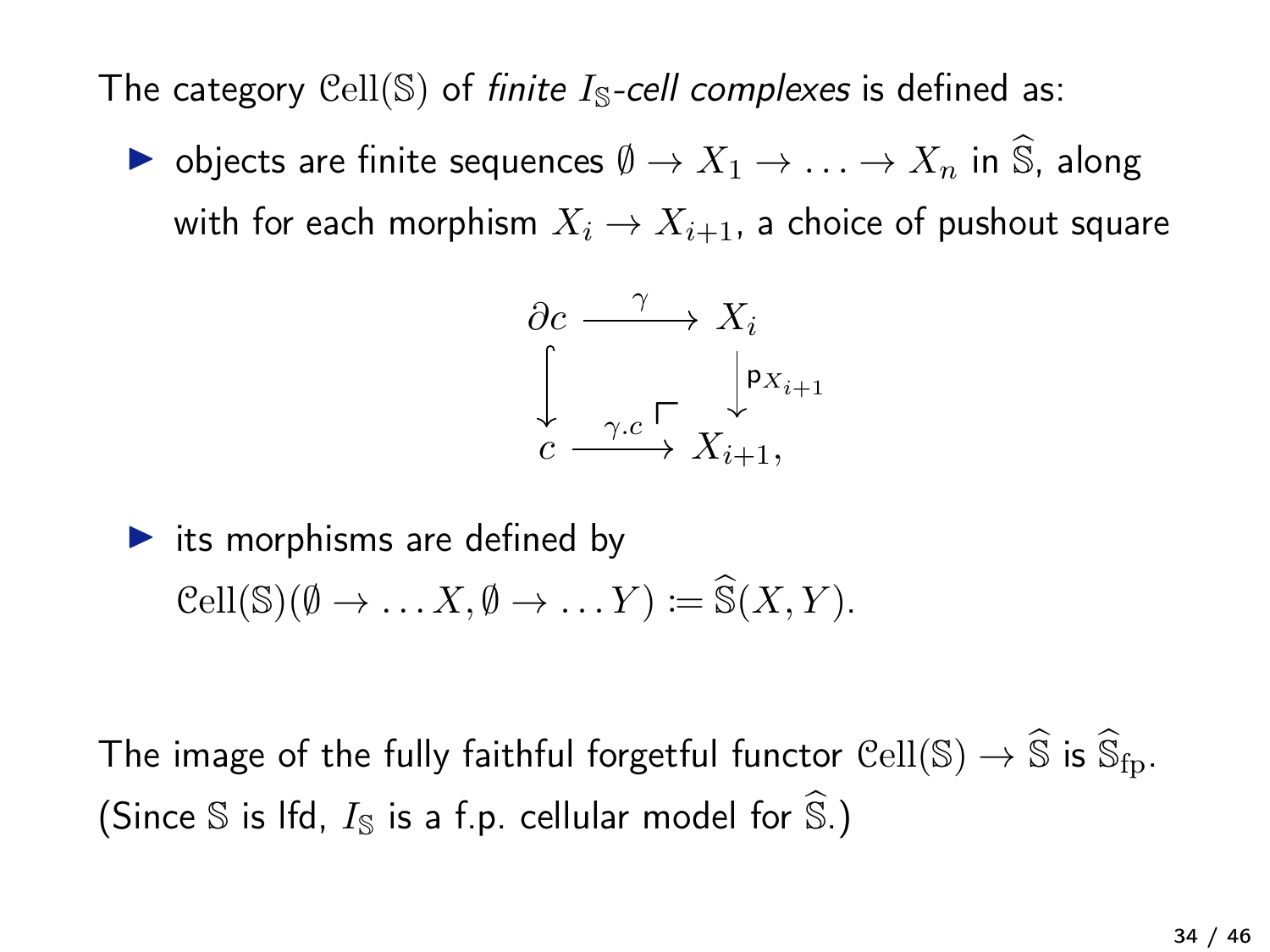$Cell(S)^{op}$  has the structure of a contextual category.

▶ Grade the objects  $\emptyset \to X_1 \to \ldots X_n$  by length.

 $\partial c \longrightarrow X_n \longrightarrow Y_m$ 

 $\gamma$  v f

 $c \xrightarrow{f \cdot c} X_{n+1} \xrightarrow{f \cdot x} f^*X$ 

the smuc. of a ctri car does not<br>Granger across equiv. Il categories.

 $\xrightarrow{\gamma.c} X_{n+1}^* \xrightarrow{f.X}$ 

 $f\gamma.c$ 

▶ Define canonical pullbacks by: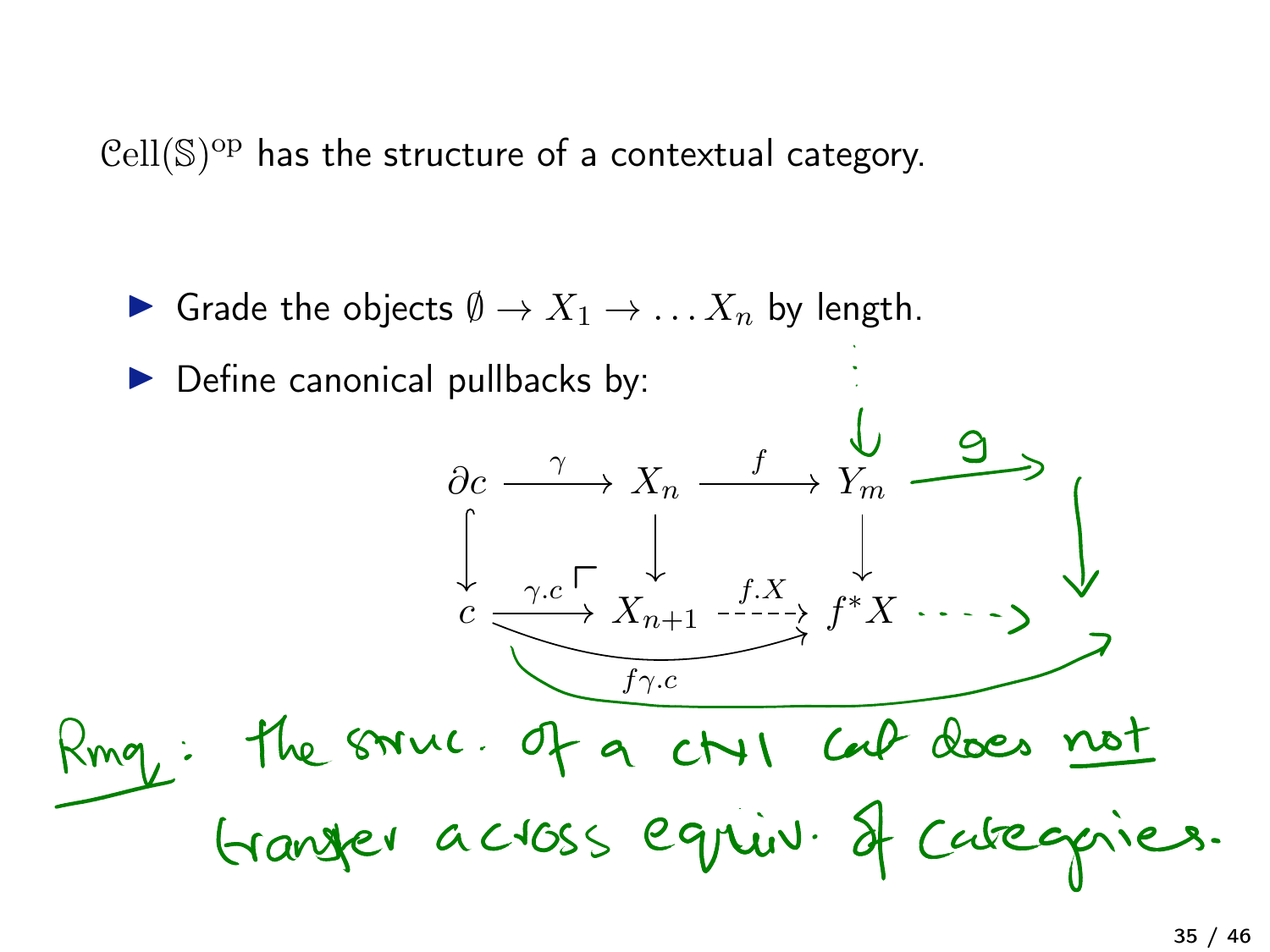Let D be a contextual category. Then  $f: \mathbb{S}^{\text{op}} \to D$  is a contextual functor if for all  $c$  in  $\mathbb{S}$ ,

- 1.  $fc$  is in  $D_{k_c}$ , where  $k_c = \sum_{d \in \mathbb{S}} |\mathbb{S}(d, c)| = |\mathsf{ob}(\mathbb{S}_{/c})|$ ,
- 2.  $\mathrm{ft}(fc)$  is a limit of  $(\mathbb{S}_{/c}^-)^{\mathrm{op}} \to \mathbb{S}^{\mathrm{op}} \xrightarrow{f} \mathsf{D}$ , and  $\mathsf{p}_{fc}\colon fc\to \mathrm{ft}(fc)$ is the canonical morphism of limits given by  $\mathbb{S}_{/c}^- \subset \mathbb{S}_{/c}.$

The category  $\operatorname{\mathsf{CxlCat}_{\operatorname{\mathsf{Sop}}}}$  of contextual functors under  $\mathbb{S}^{\operatorname{op}}$  has as morphisms those of CxlCat making the triangle commute.

The inclusion\*  $\mathbb{S}^{op} \subset \text{Cell}(\mathbb{S})^{op}$  is the initial object in  $\text{CxlCat}_{\mathbb{S}^{op}}$ . That is,  $\text{CxlCat}_{\text{Sop}} \simeq \text{CxlCat}_{\text{Cell}(\text{S)op}}$ .

$$
\sqrt{c^{66}}
$$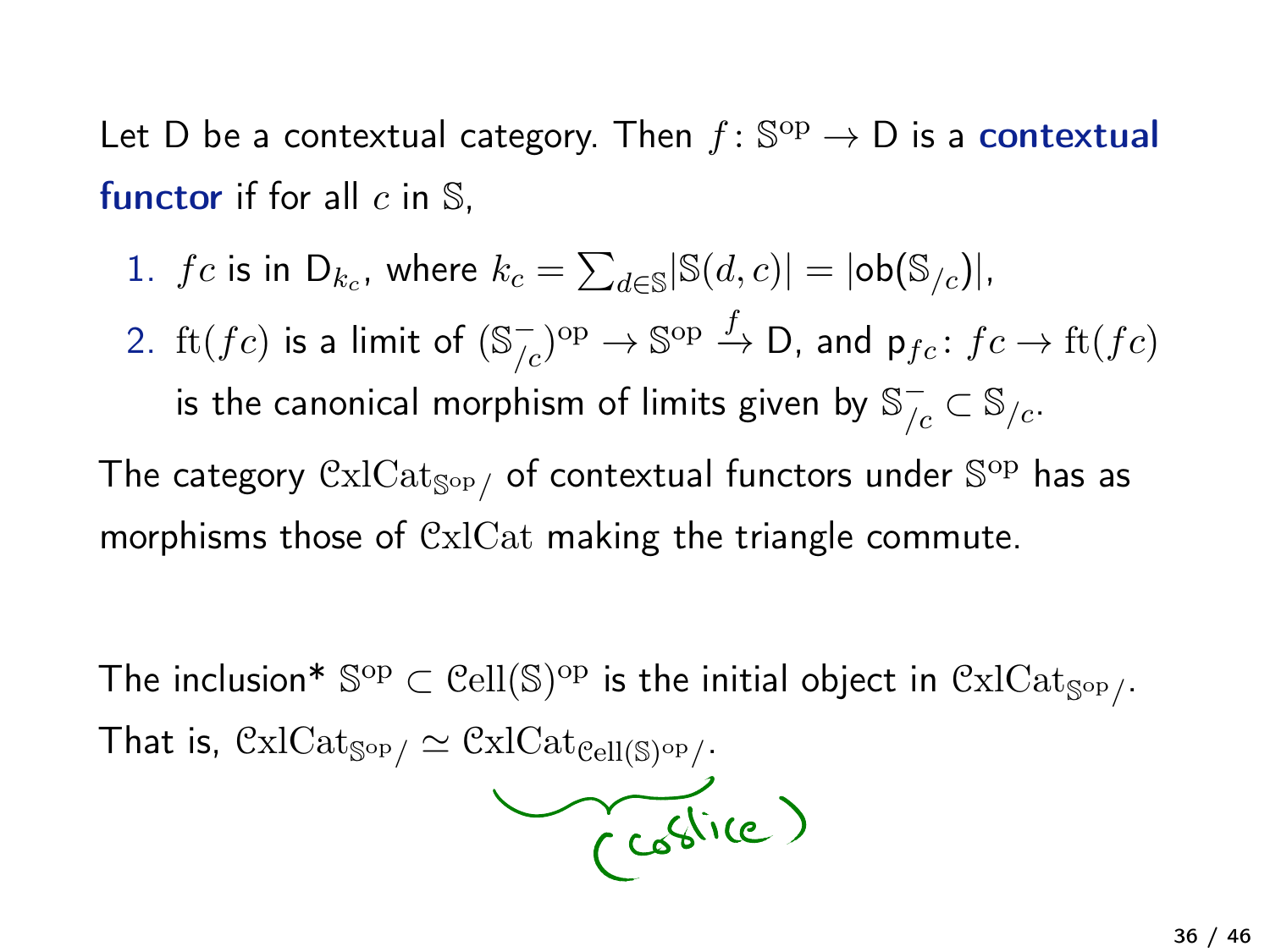An S-contextual category is a morphism of contextual categories  $Cell(S)^{op} \rightarrow D$  such that in its (i.o., ff) factorisation  $\text{Cell}(\mathbb{S})^{\text{op}} \xrightarrow{l_{\mathsf{D}}} \Theta_{\mathsf{D}} \xrightarrow{k_{\mathsf{D}}} \mathsf{D}$ :

 $\triangleright$   $k_D : \Theta_D \hookrightarrow D$  is initial among all  $g : \operatorname{Cell}(\mathbb{S})^{\mathrm{op}} \to D'$  equipped with a functor  $\Theta_{D} \xrightarrow{f} D'$  such that  $g = \operatorname{Cell}(\mathbb{S})^{\mathrm{op}} \to \Theta_{D} \to D'.$ 

The category  $\text{CxICat}_\text{s}$  of S-contextual categories is the full subcategory of  $\operatorname{CxlCat}_{\operatorname{Cell}(\mathbb S)^{\operatorname{op}}/}$  on the S-contextual categories.

#### Proposition

A morphism of S-contextual categories is just a functor

 $f: \Theta_{\mathsf{D}} \to \Theta_{\mathsf{D}'}$  making the triangle commute  $(l_{\mathsf{D}'} = l_{\mathsf{D}}f)$ .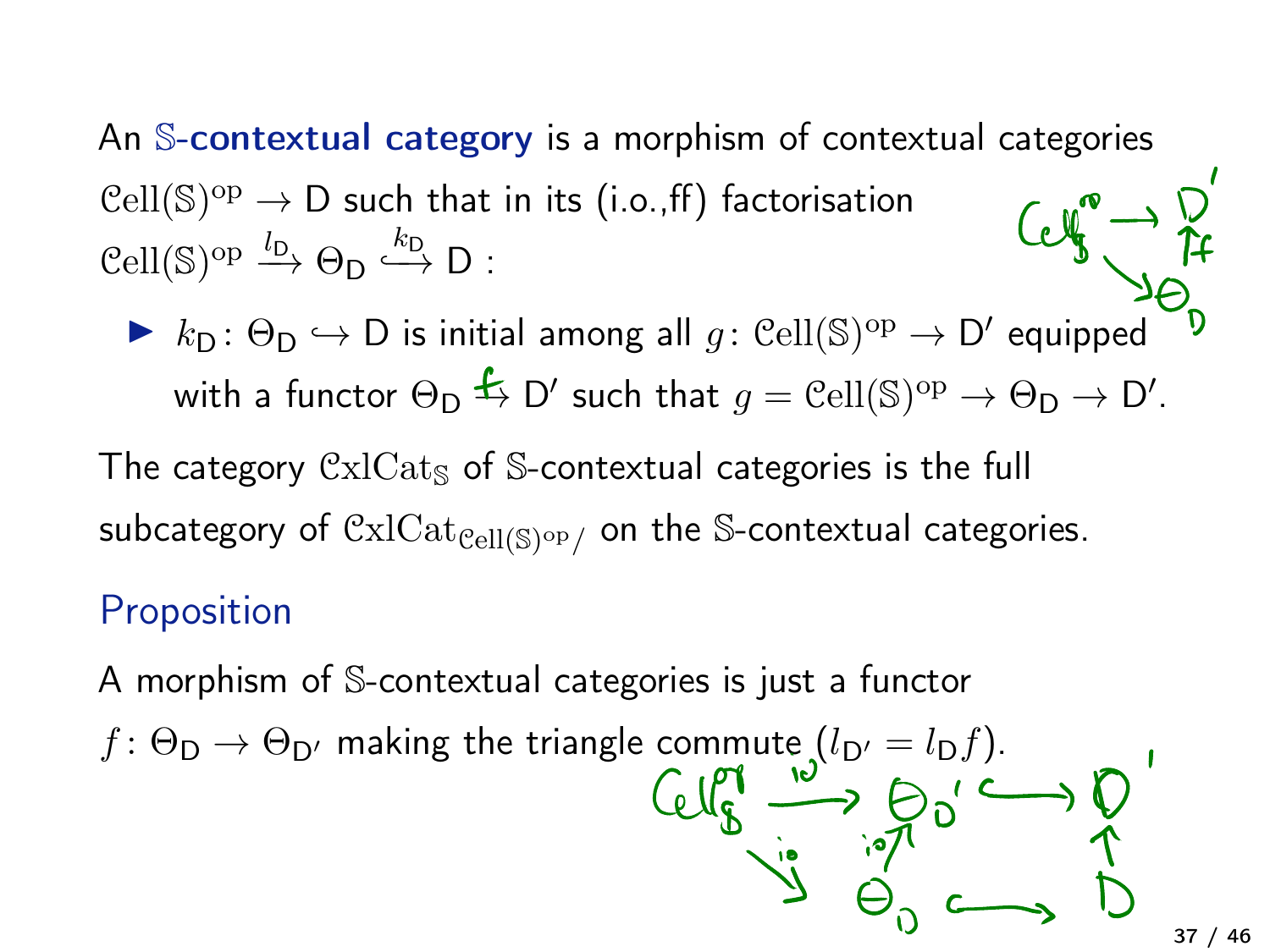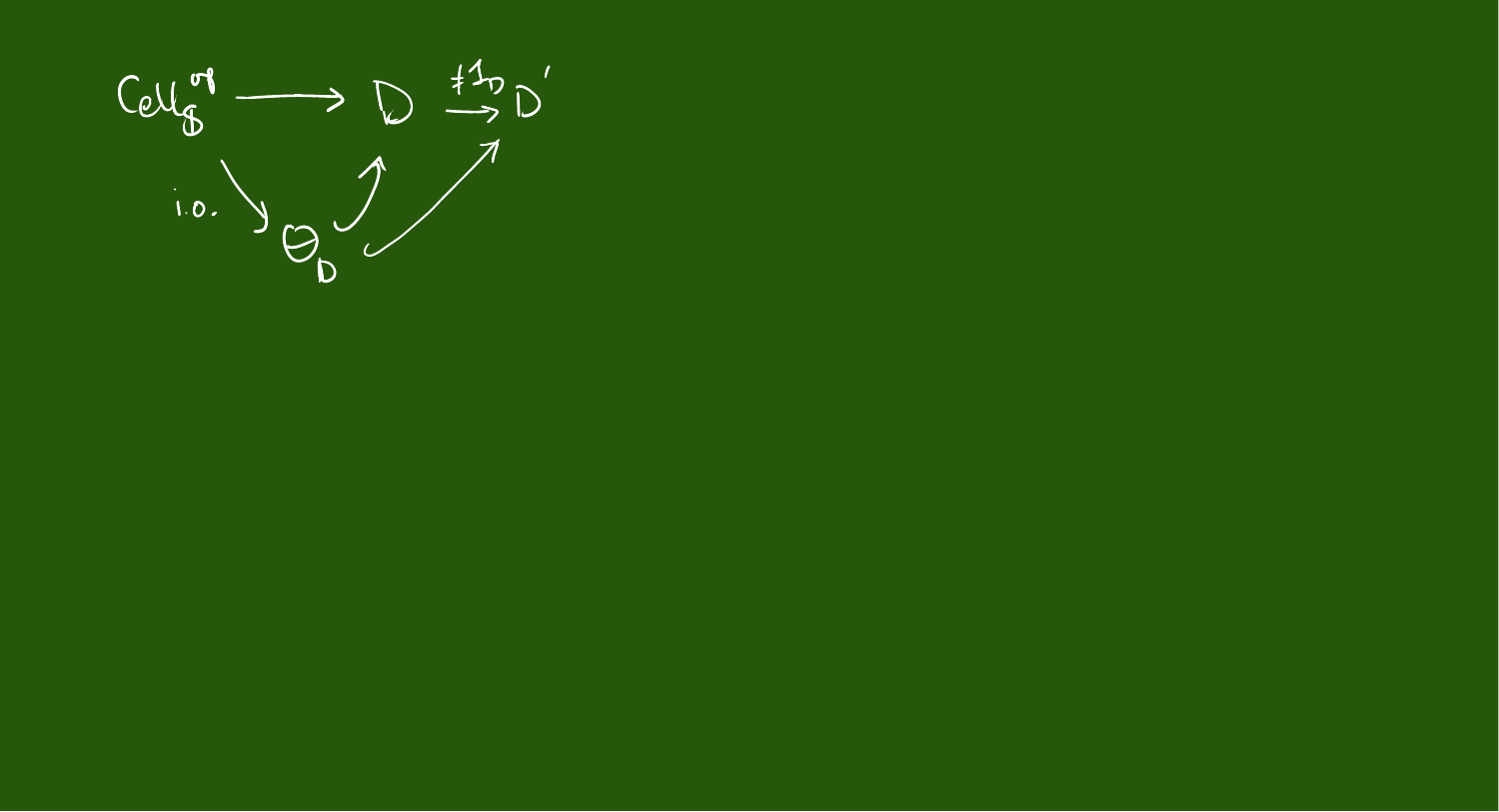$Cell_{8}^{\sigma}$  + c {  $ceC_{1}$ }  $(x; c, y; c)$  $-$  +

S montale

 $Q$ ?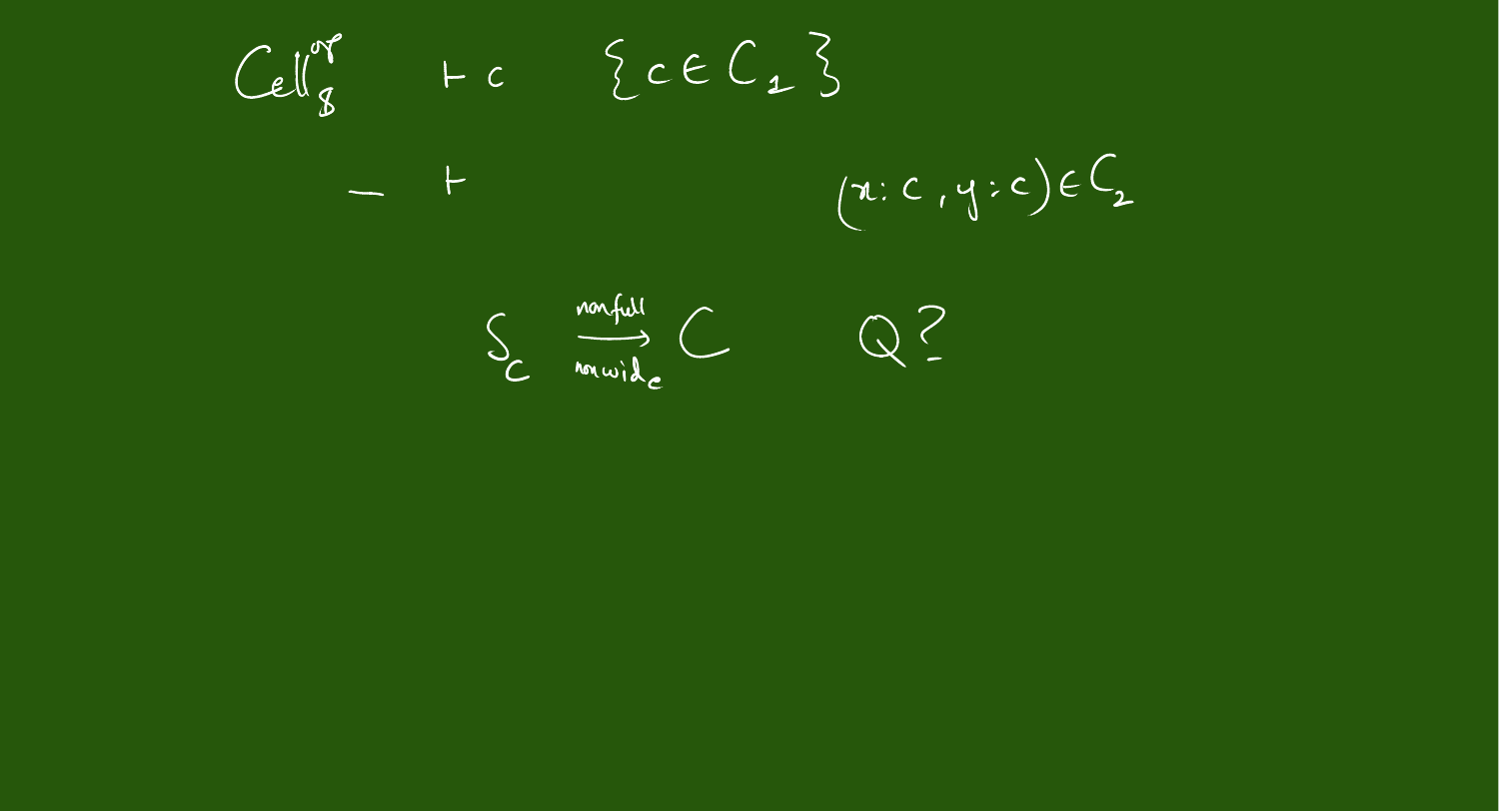## Final picture

Playing the same game as for algebraic theories, we have

$$
\mathrm{Mon}(\mathrm{Coll}_\mathbb{S}, \circ, i) \simeq \mathrm{Fin}\mathrm{Mnd}(\widehat{\mathbb{S}}) \simeq \mathrm{Law}_\mathbb{S} \simeq \mathrm{CxlCat}_\mathbb{S}.
$$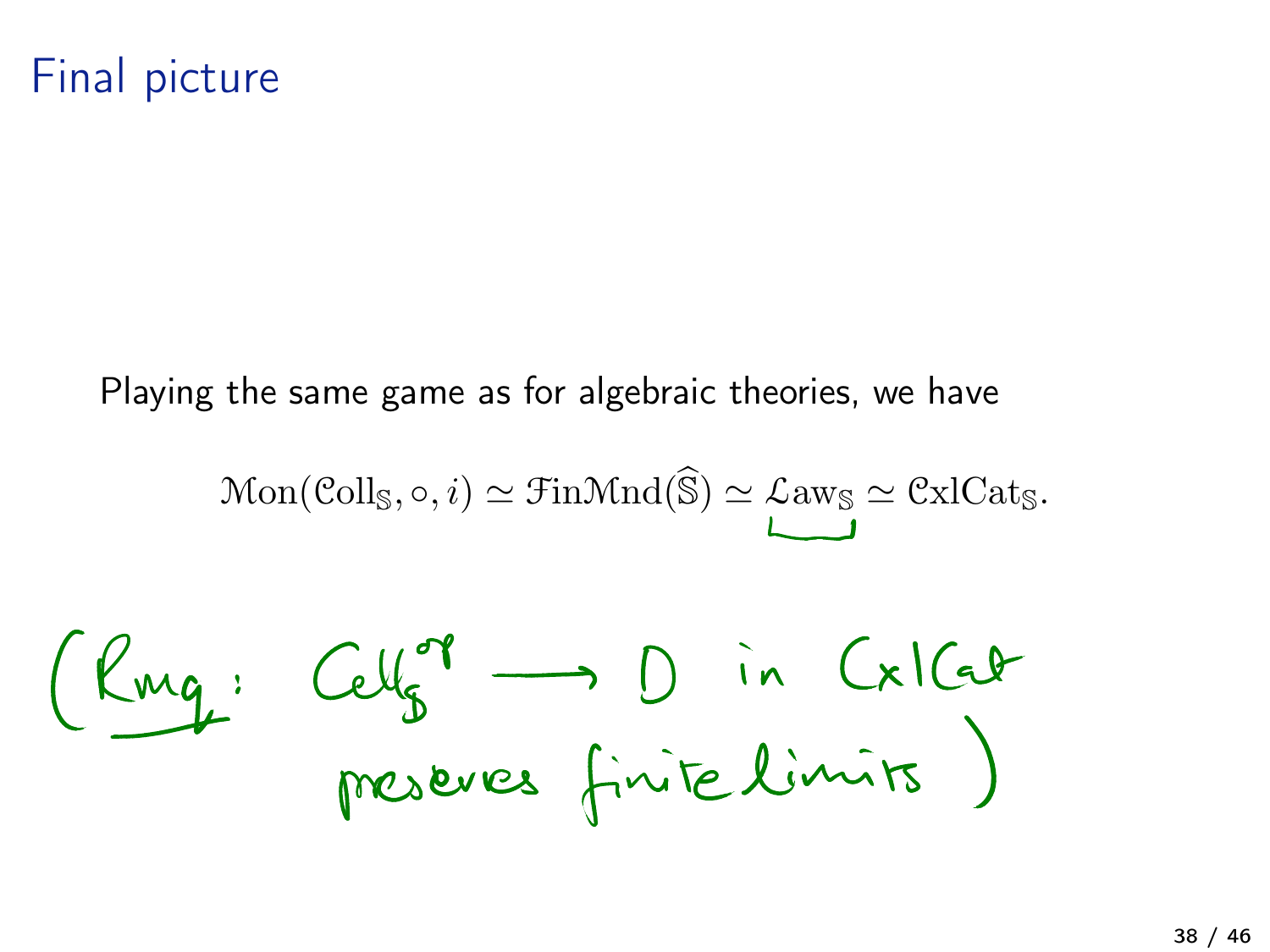Opetopic theories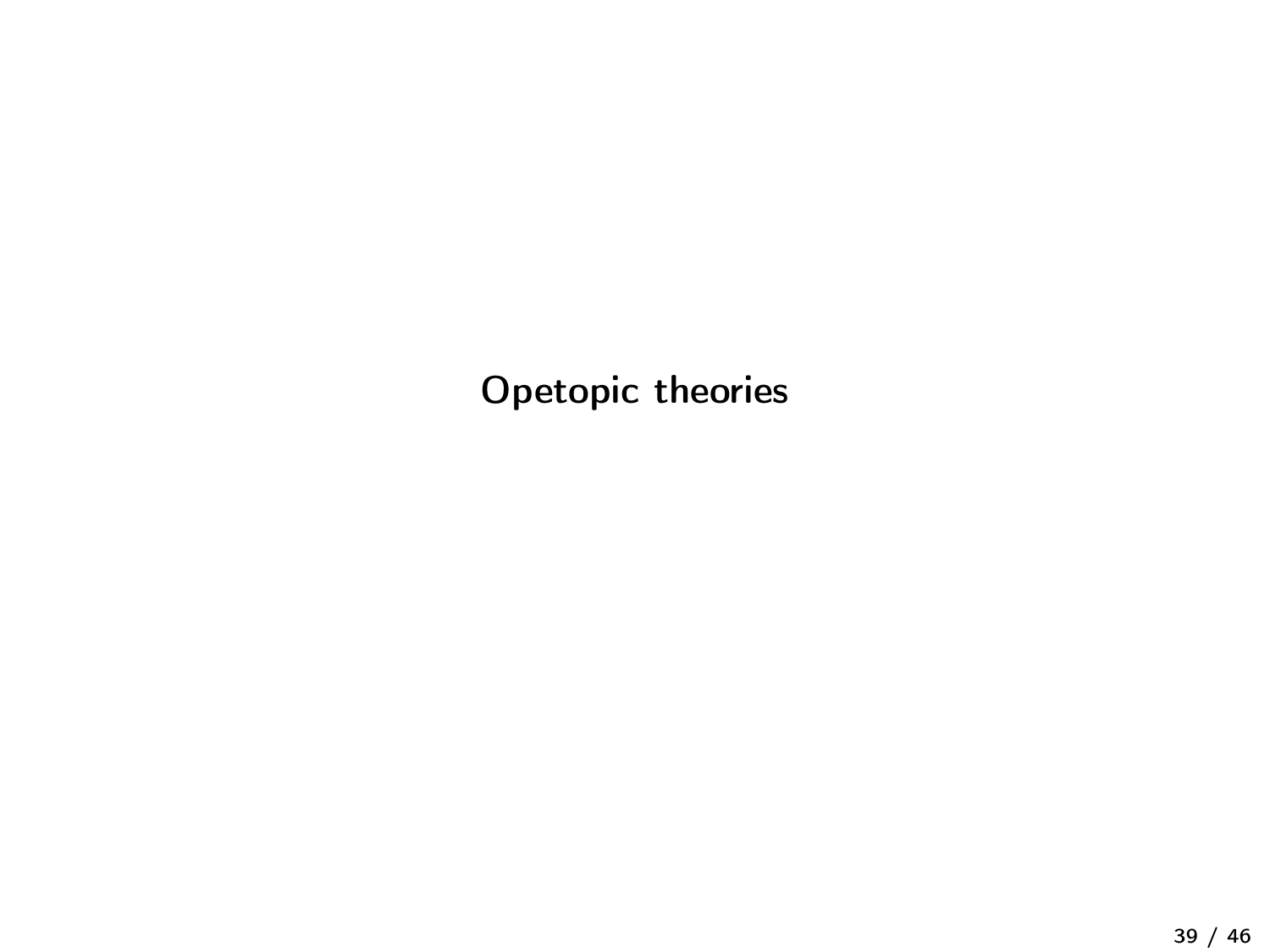I won't recall the category  $\mathbb O$  of opetopes (this is a little involved). But for those who know it, it is easy to see that it is an lfd category.

 $\circ$  contains (as full subcats) the category {s, t: 0  $\Rightarrow$  1} as well as the category  $\mathrm{elt}_{\mathrm{pl}}$  of planar corollas/elementary trees.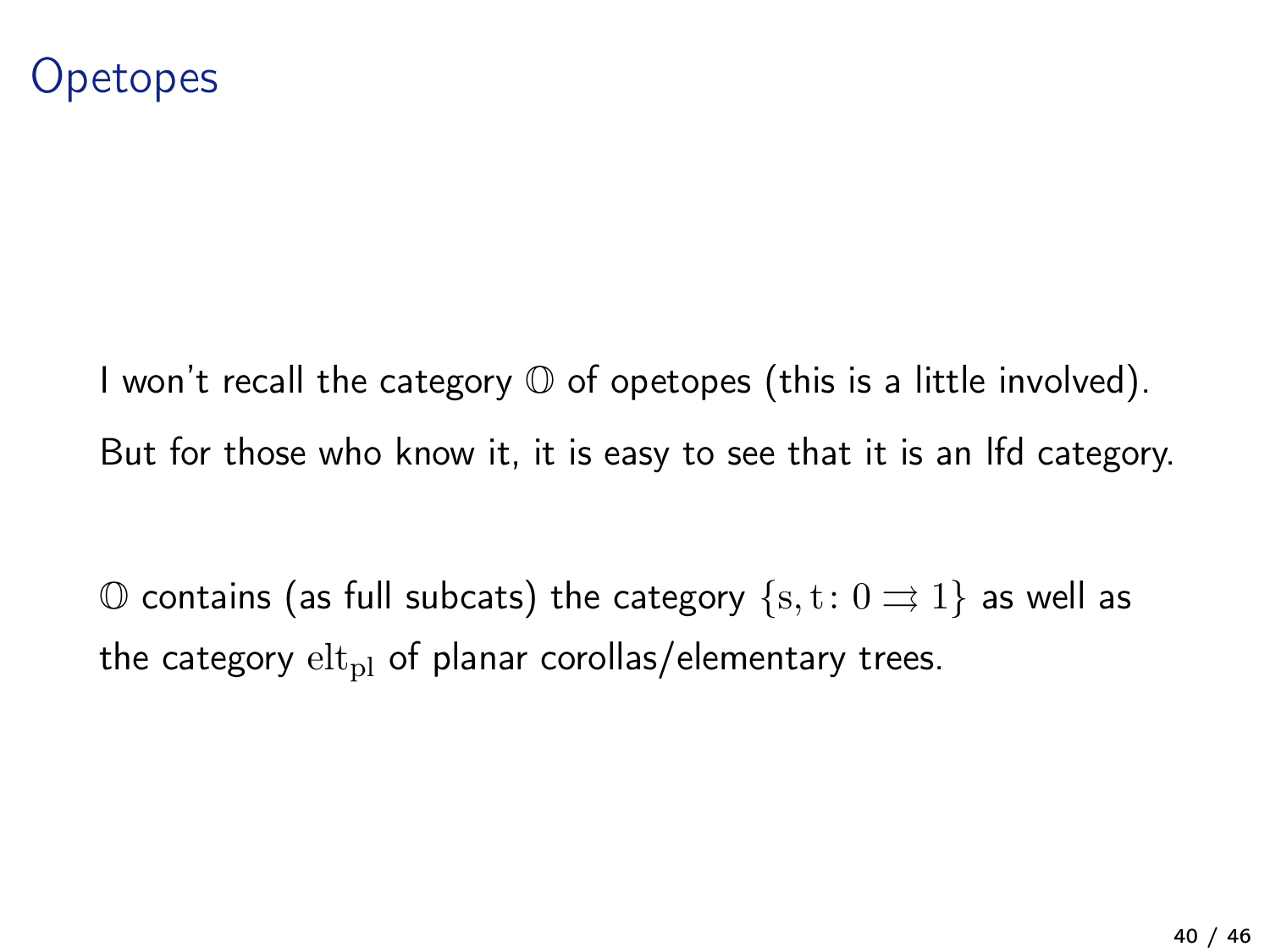Pictures<br>  $O_0 = \begin{matrix} 2 & 3 \\ 1 & 3 \end{matrix}$  $\mathbb{O}_{1}$  $\bigcap$  $\rightarrow$  $\geq$  $1 - 1$  $=$   $\frac{1}{2}$ n f IN  $\frac{M}{L}$  $\overline{O}$  $\equiv$  $\equiv$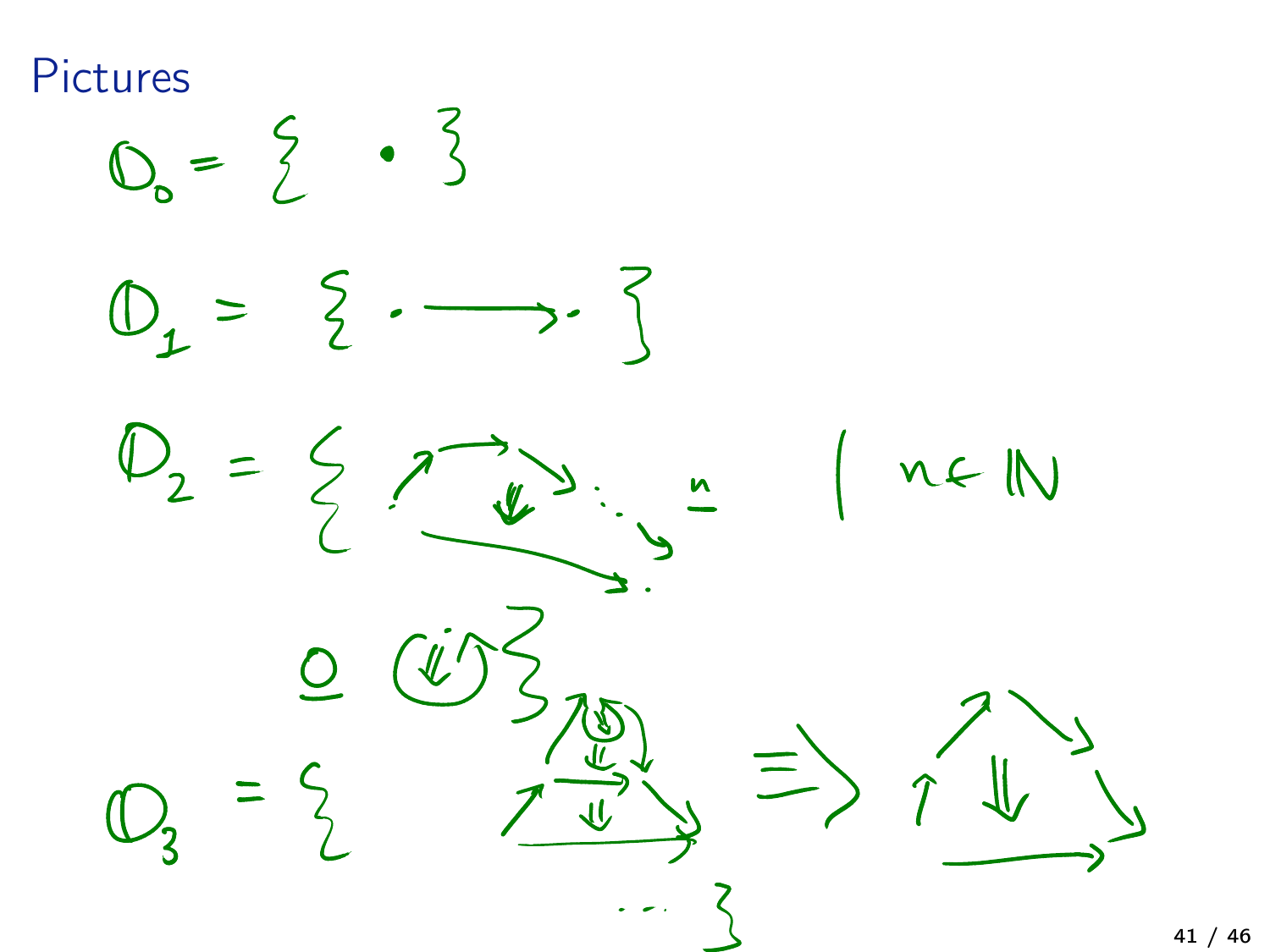Let  $\mathbb{O}_{m,n}$  be the full subcategory of  $\mathbb{O}$  of objects of dimensions  $m \leq i \leq n$ . Then



So we have  $\text{\rm Gph}=\mathbb{O}_{0,1}$  (directed graphs) and  $\text{\rm Coll}=\mathbb{O}_{1,2}$  (coloured planar collections).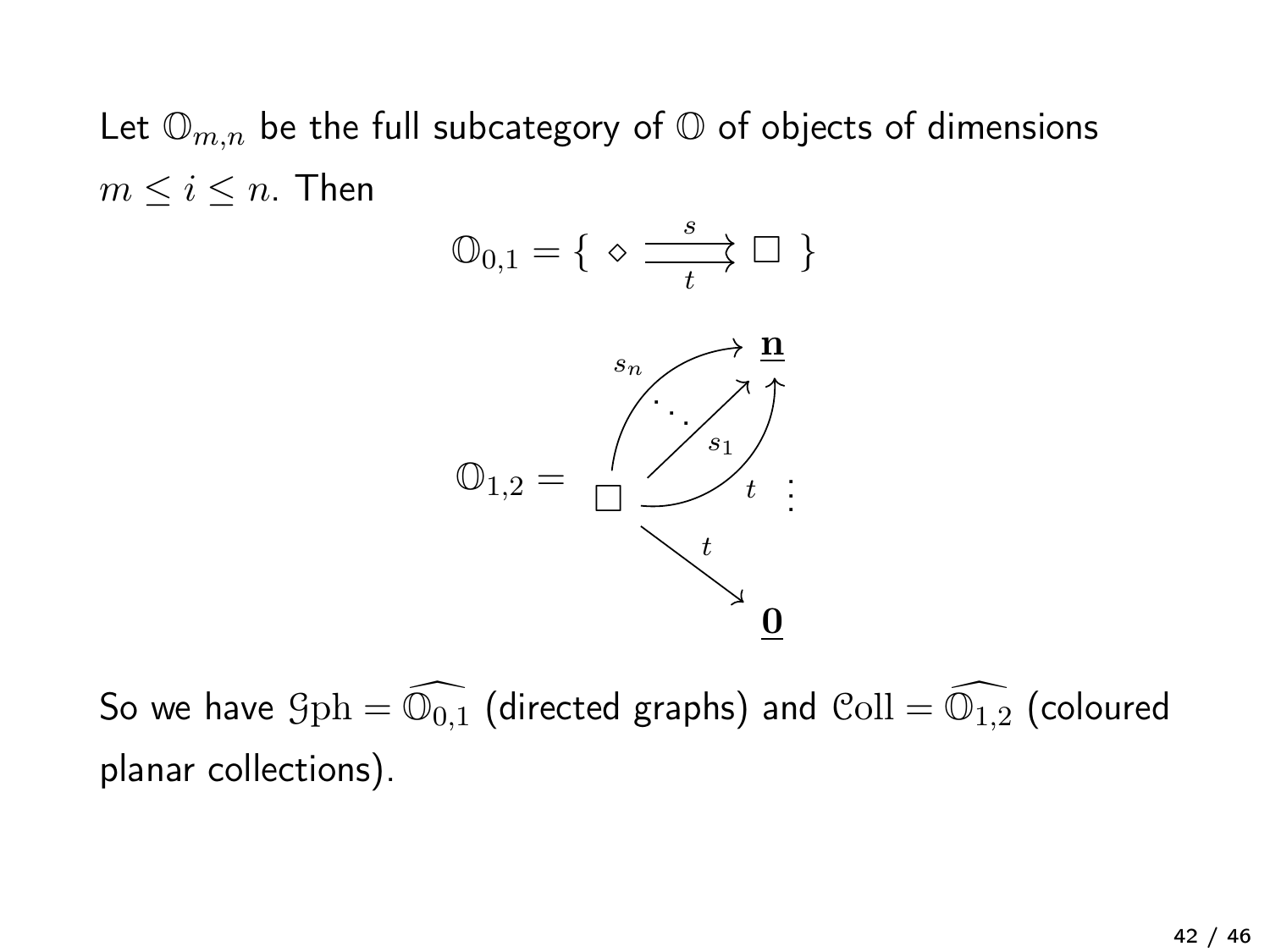The category  $\mathbb{O}_{1,3}$  is the category of *coloured combinatorial patterns* of Loday [Lod12].

Slides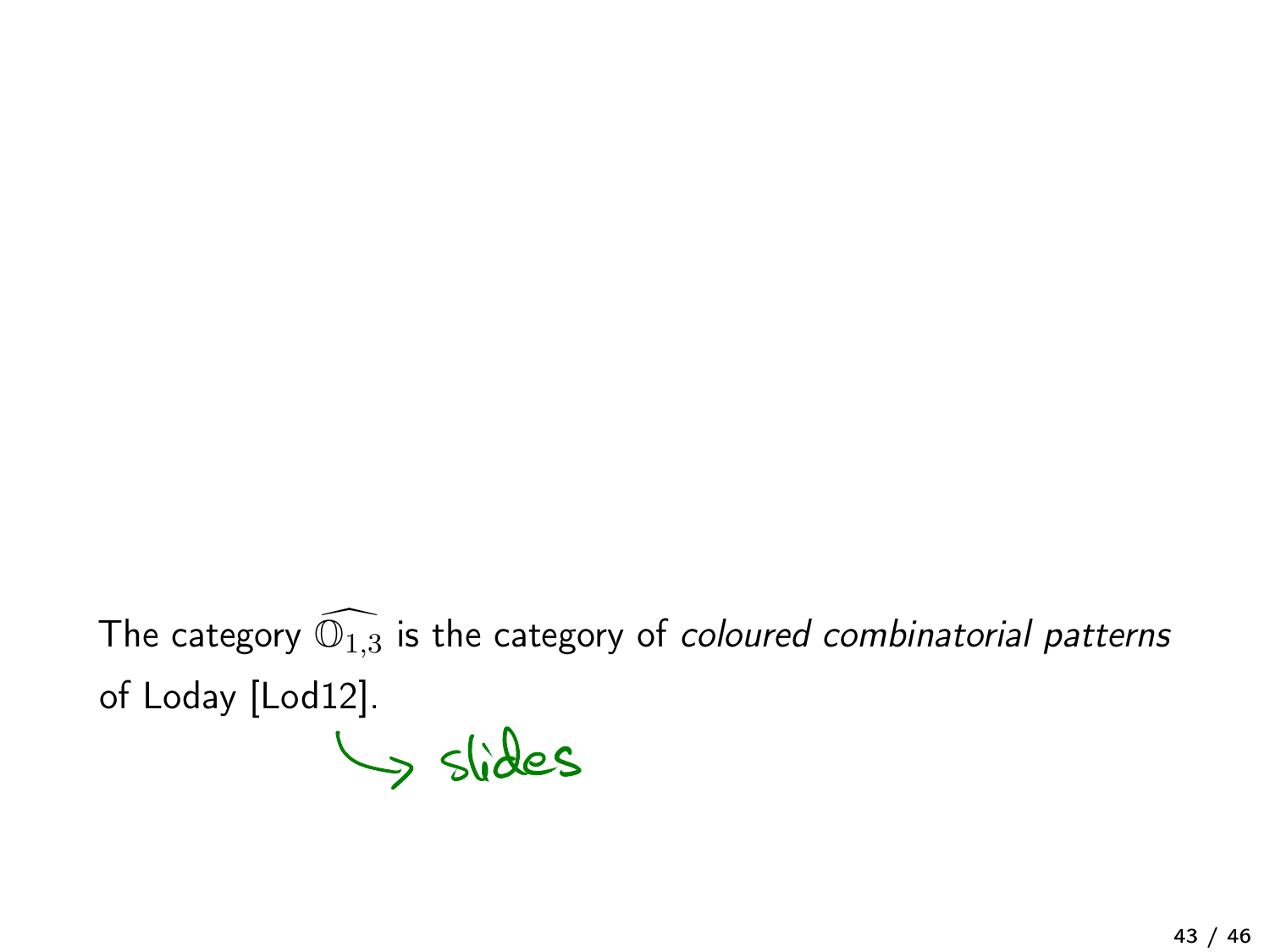We have monadic adjunctions  $\mathbb{O}_{0,1} \rightleftarrows^\mathbb{L} \mathbb{C}{\rm at}$  (small categories) and  $\mathbb{O}_{1,2} \rightleftarrows \mathbb{O}\text{pd}$  (planar coloured Set-operads).

We also have a monadic adjunction  $\mathbb{O}_{1,3} \,\overrightarrow{\downarrow\!\!\!\perp}$   $\mathbb{C}{\rm omb}$  (planar coloured combinads [Lod12]).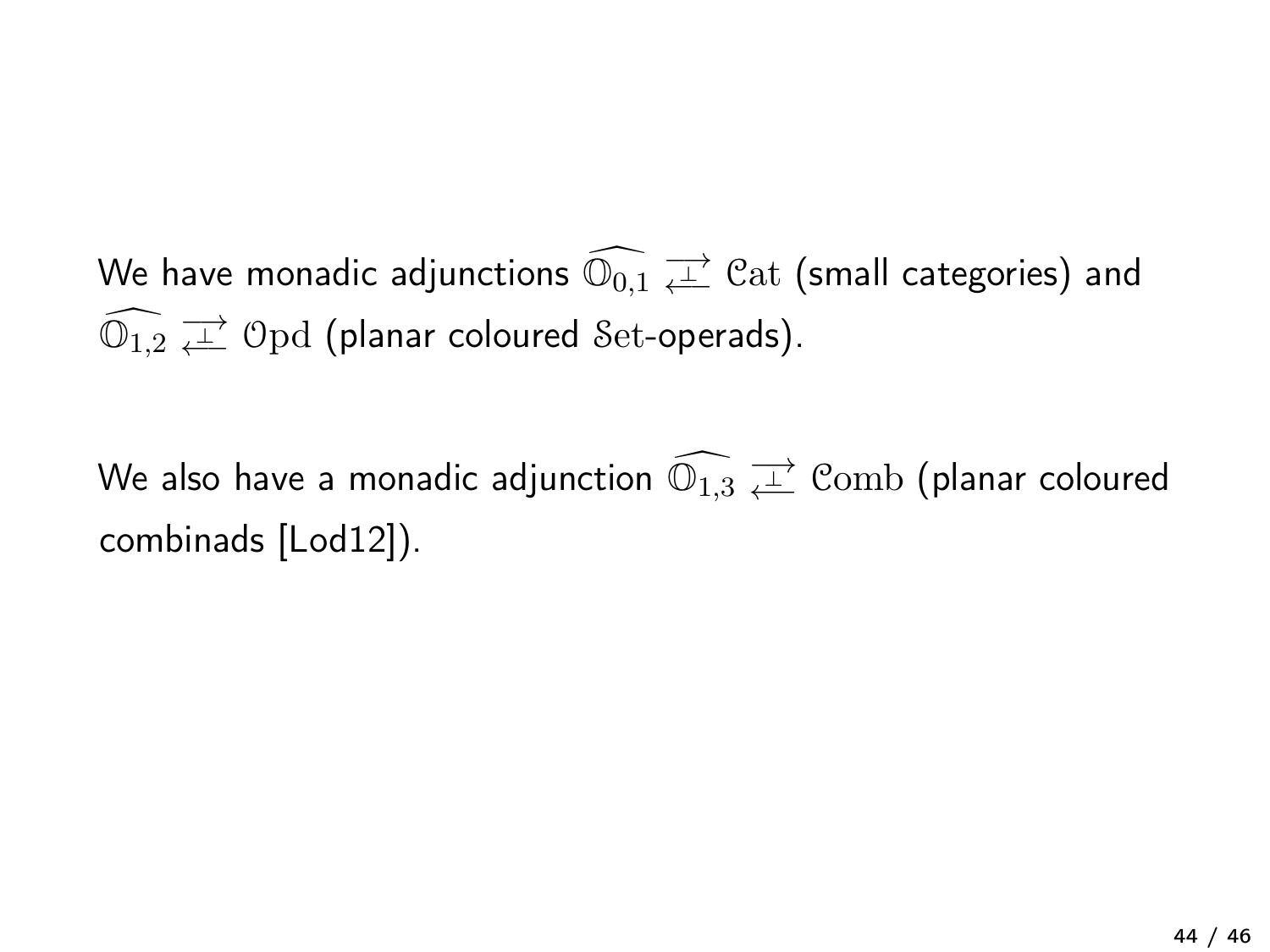## Opetopic nerve theorem

#### Theorem [HTLS19]

 $Cat$ , Opd, Comb are *reflective* subcategories of  $\widehat{\mathbb{O}}$ . The idempotent monad is finitary in each case.

There are "idempotent" O-typed<br>Theories for Cet, Opd, Comb.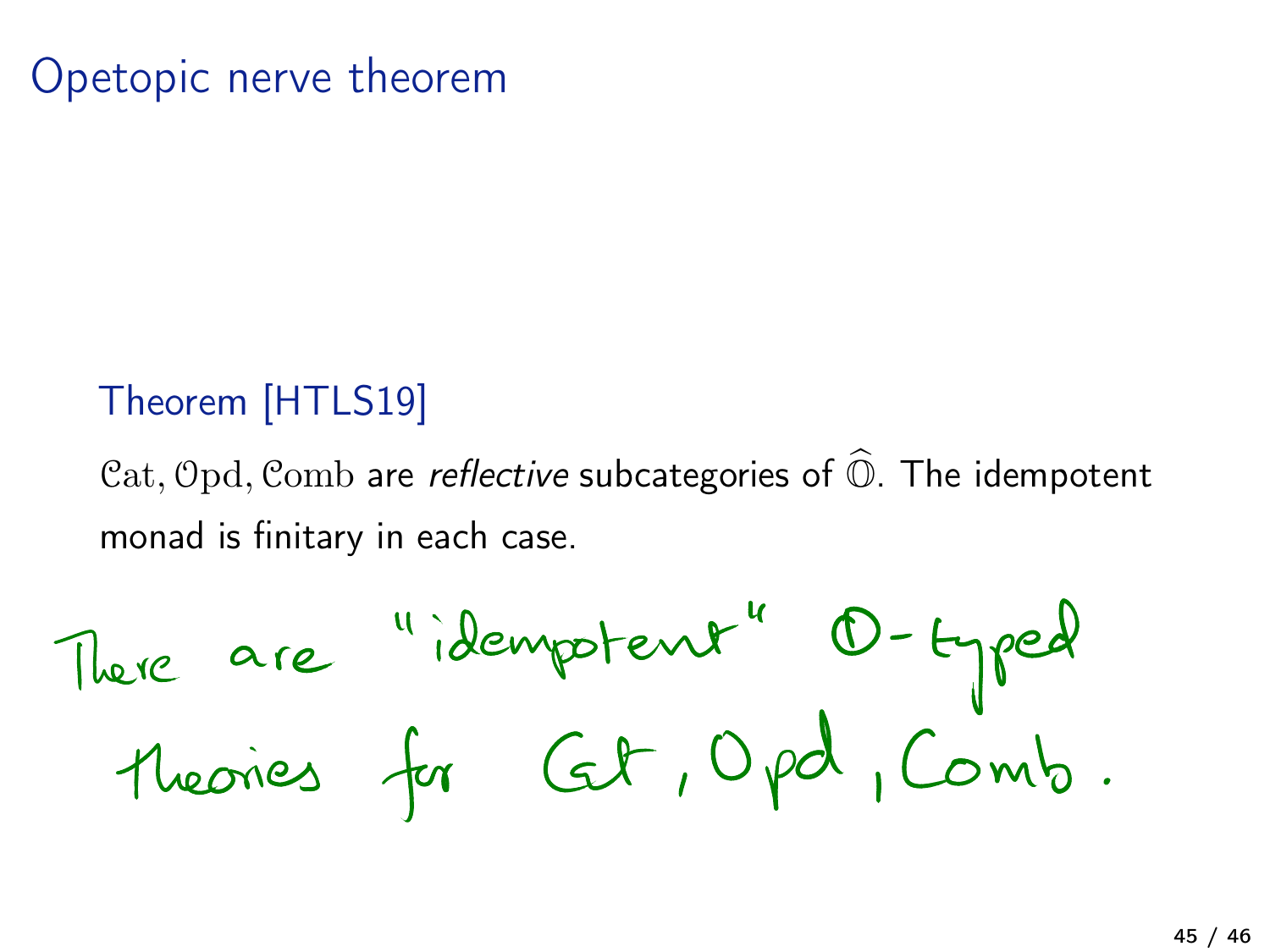$\widehat{\mathbb{O}}: \quad \forall \quad \omega \in \mathbb{O} \quad \land \quad \sqrt{[\omega]} \iff \omega$ 

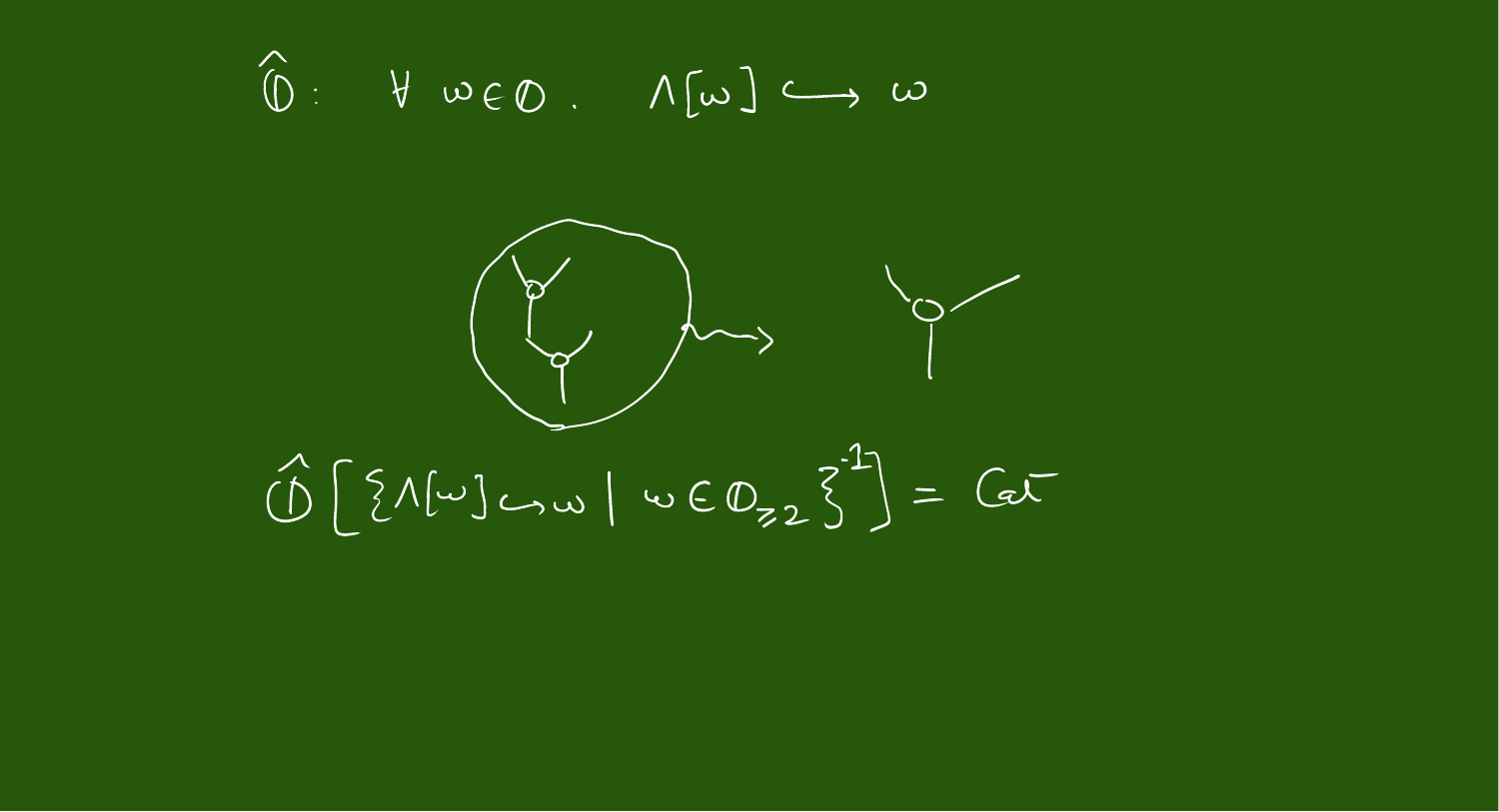## Pictures